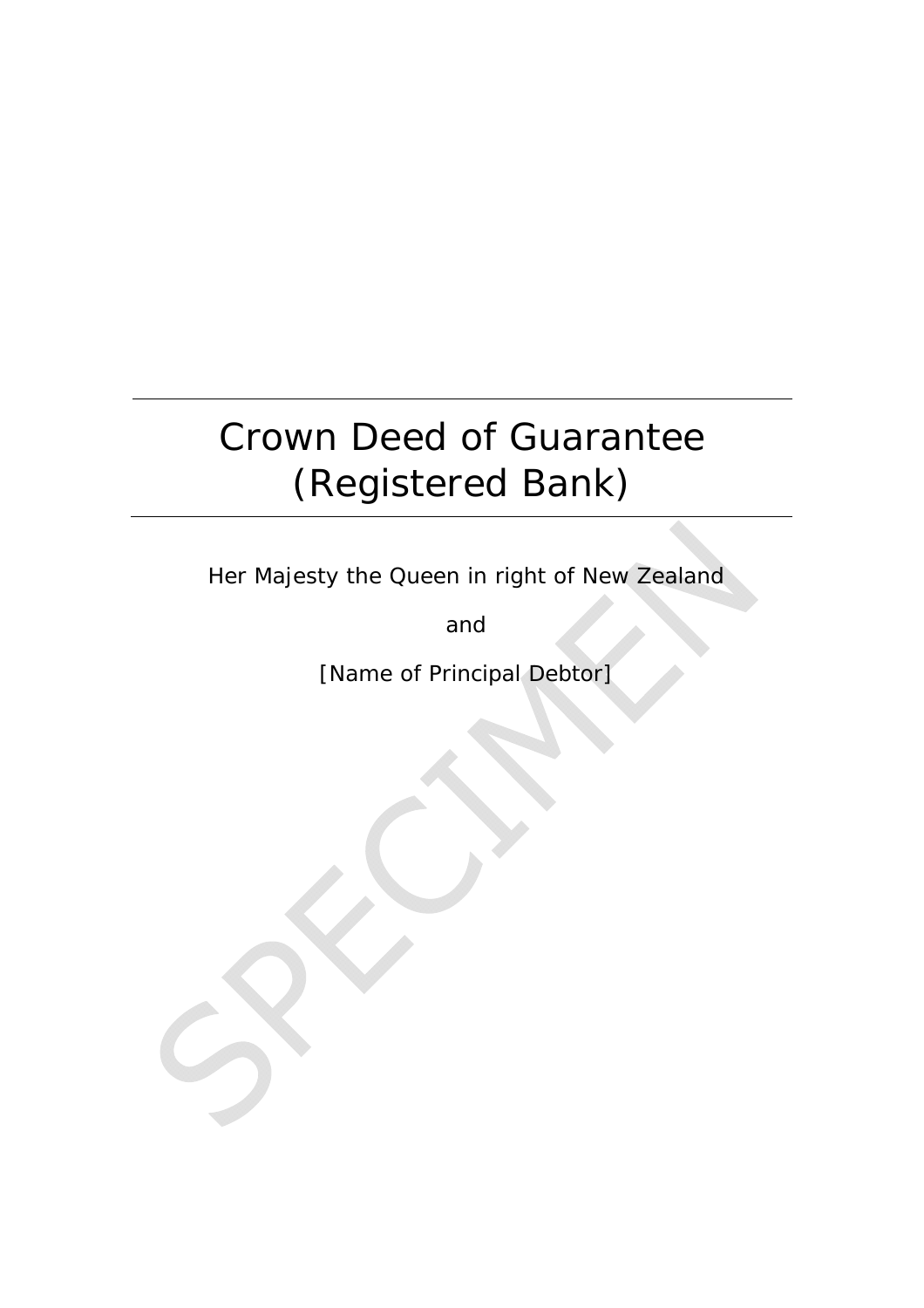#### *Date:*

#### **PARTIES**

**Her Majesty the Queen in right of New Zealand** acting by and through the Minister of Finance (*Crown*)

**XYZ** (*Principal Debtor*)

#### **BACKGROUND**

- A Under the Act:
	- (1) the Minister of Finance, may on behalf of the Crown, give a guarantee in writing for a period that ends on or before 31 December 2011 in respect of any or all debt securities issued by an eligible entity if it appears to the Minister to be necessary or expedient in the public interest to do so; and
	- (2) the Minister may give the guarantee on any terms and conditions that the Minister thinks fit.
- B The Principal Debtor is an eligible entity.
- C It appears to the Minister of Finance that it is necessary and expedient in the public interest that the Crown guarantees certain obligations of the Principal Debtor on the terms of this Deed.

## **THE PARTIES AGREE** as follows:

### 1 **INTERPRETATION**

#### 1.1 **Definitions**

In this Deed, unless the context requires otherwise:

*Act* means the Crown Retail Deposit Guarantee Scheme Act 2009.

*Announcement Date* means 12 October 2008.

*Creditor* has the meaning given in clause 1.3*.*

*Crown Guarantee* means the Crown guarantee in clause 2.2 of this Deed.

*Debt Security*: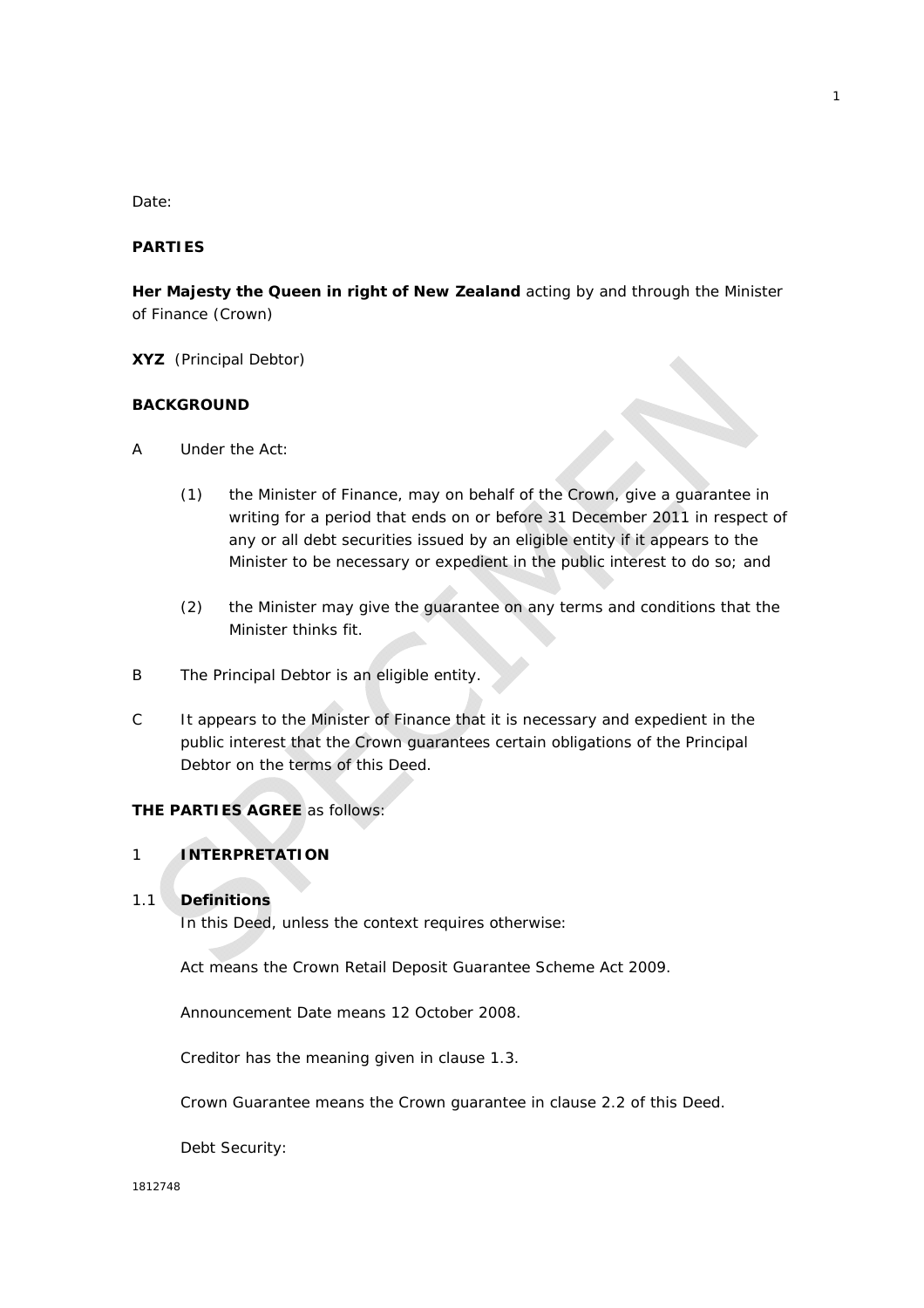- (a) has the meaning given to that term in section 3 of the Act, but as if the phrase "deposited with, lent to or otherwise owing by any person" (as contained in the definition of that term in section 2(1) of the Securities Act 1978) read "deposited with or lent to any person"; and
- (b) in relation to the Principal Debtor, means a debt security (as defined in paragraph (a) of this definition) issued or to be issued by the Principal Debtor.

*Default Event* means:

- (a) failure of the Principal Debtor to make payment to a Creditor in the amount and at the date lawfully due and payable in accordance with the terms of any Indebtedness, other than:
	- (i) any such failure due solely to a bona fide dispute, or
	- (ii) any such failure in respect of Indebtedness in respect of which the Crown, in accordance with clause 2.2(b), is not required to make payment under clause 2.2;
- (b) the Principal Debtor institutes or has instituted against it any form of proceeding seeking:
	- (i) the appointment of a liquidator, provisional liquidator, voluntary administrator, receiver, receiver and manager, or similar person; or
	- (ii) a judgement of insolvency or bankruptcy;

or any similar relief in respect of the Principal Debtor, provided that, if any such proceeding is, within 14 days after it is instituted, withdrawn or challenged by proceedings which the Principal Debtor is advised by its legal advisors have a reasonable prospect of success, it shall be deemed not to have occurred for the purposes of this Deed (unless and until such challenge is unsuccessful);

- (c) the Principal Debtor becomes subject to the appointment of a voluntary administrator, liquidator, provisional liquidator, receiver, receiver and manager, or similar person;
- (d) the Principal Debtor has a secured party take possession of all or substantially all its assets, or has a distress, execution or attachment or other legal process instigated or enforced against all or substantially all of its assets;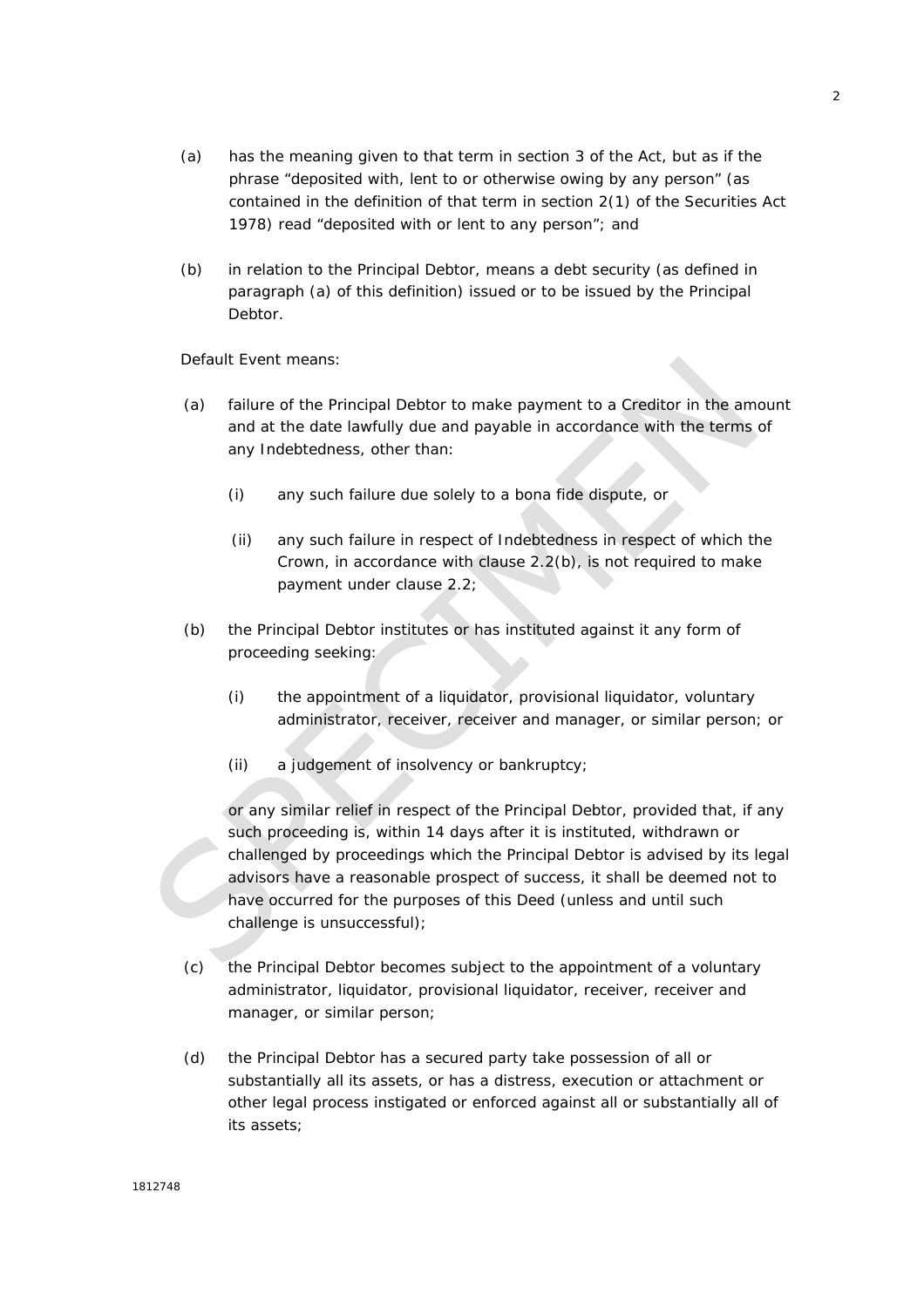- (e) the Principal Debtor makes a general assignment, arrangement or compromise with, or for the benefit of, all or a material number of its creditors (including a moratorium); or
- (f) a statutory manager is appointed to the Principal Debtor under the Reserve Bank Act or the Corporations (Investigation and Management) Act 1989, or any equivalent action is taken in any other jurisdiction in which the Principal Debtor is incorporated or carries on a material part of its business.

#### *Excluded Debt Security* means:

- (a) a Debt Security which:
	- (i) is or was issued prior to the Guarantee Period pursuant to the terms of a registered prospectus or an investment statement under the Securities Act 1978 which states or stated that the Debt Security is an "Excluded Security" or "Excluded Debt Security" for the purposes of the deed of guarantee between the Crown and the Principal Debtor dated [...] ("Previous Deed") and that accordingly none of the obligations of the Principal Debtor in respect of that Excluded Debt Security have the benefit of the "Crown Guarantee" under the Previous Deed; or
	- (ii) is issued during the Guarantee Period pursuant to the terms of a registered prospectus or an investment statement under the Securities Act 1978 which states that the Debt Security is an "Excluded Debt Security" for the purposes of this Deed and that accordingly none of the obligations of the Principal Debtor in respect of that Excluded Debt Security have the benefit of the Crown Guarantee; and
- (b) any other Debt Security which the Crown, in its sole discretion (and on such conditions, if any, as it may specify) agrees or has agreed with the Principal Debtor, prior to that Debt Security being offered to any Person by or on behalf of the Principal Debtor, will be an Excluded Debt Security for the purposes of this Deed (and/or an "Excluded Security" or "Excluded Debt Security" for the purposes of the Previous Deed), and that accordingly none of the obligations of the Principal Debtor in respect of that Excluded Debt Security have the benefit of the Crown Guarantee (and/or the "Crown Guarantee" under the Previous Deed).

*Execution Date* means the date of this Deed.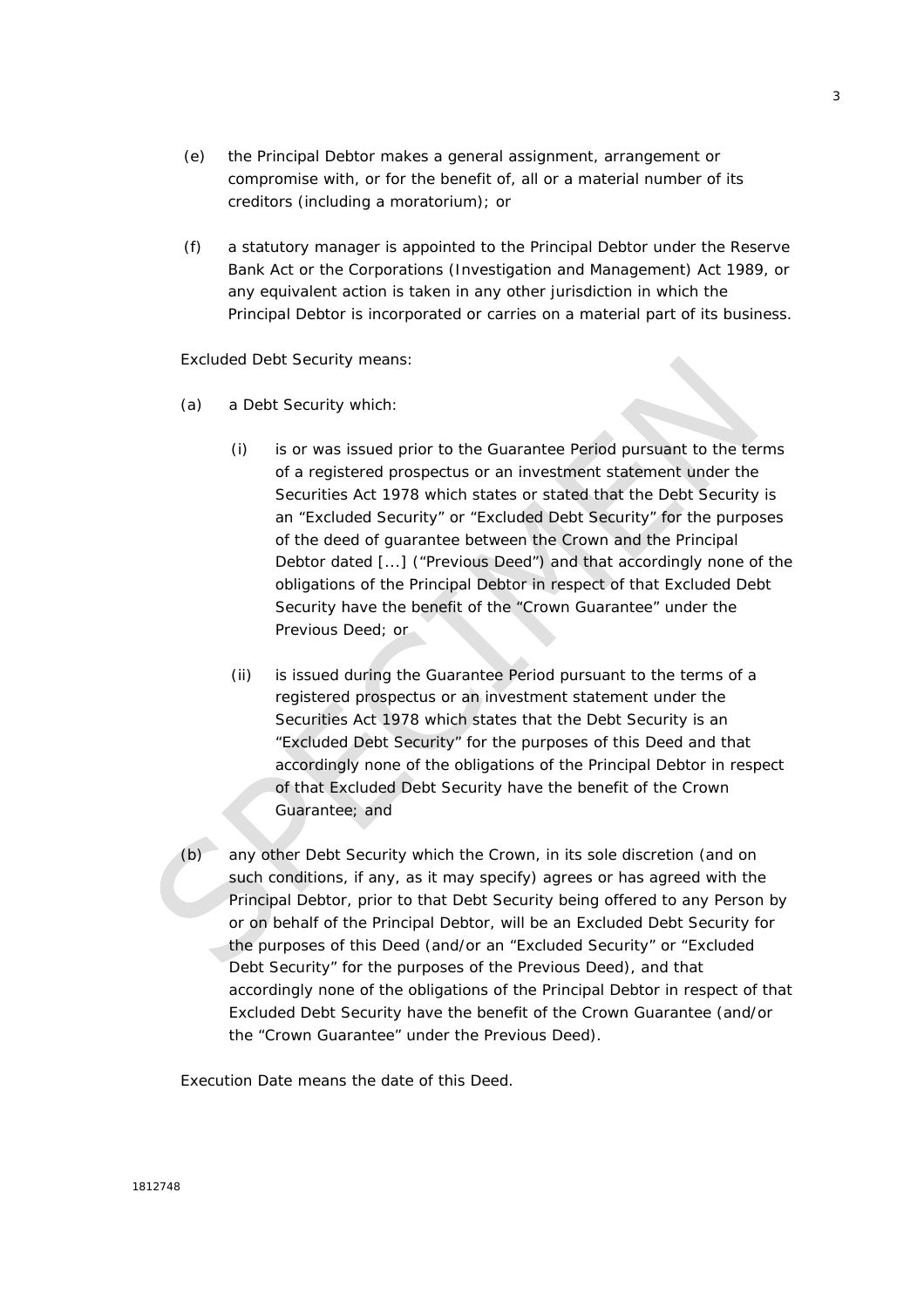*Financial Institution* means a "financial institution" as that term is defined in section 2 of the Reserve Bank Act and, without prejudice to the generality of the foregoing, includes:

- (a) a "collective investment scheme" as that term is defined in section 157B of the Reserve Bank Act (as if that term also included any "superannuation fund" or "superannuation scheme" as those terms are defined in section YA1 of the Income Tax Act 2007) or an issuer, trustee or manager of any such scheme acting in that capacity;
- (b) an "insurer" as that term is defined in section 2 of the Insurance Companies (Ratings and Inspections) Act 1994 or any other Person carrying on the business of providing insurance cover (of whatever nature);
- (c) a Person carrying on business as a sharebroker, an investment adviser or a fund manager (to the extent that Person is acting in that capacity); or
- (d) a Person who is controlled by a financial institution as defined above.

*GAAP* means "generally accepted accounting practice" within the meaning of that term under the Financial Reporting Act 1993.

*Guarantee Period* means the period commencing at 12:01am on 12 October 2010 and expiring at 11:59pm (in both cases New Zealand time) on 31 December 2011.

*Guaranteed Amount* means, in respect of any date, the maximum amount for which the Crown would be liable on that date under the Crown Guarantee, in accordance with the terms of this Deed, if all Indebtedness existing on that date was (and had been, for 15 days) due and payable and was not paid by the Principal Debtor.

*Indebtedness* means any obligation of the Principal Debtor to pay money (whether present or future) to a Creditor under Debt Securities, but excluding:

- (a) any obligation which in terms of priority of payment and otherwise on a winding up, dissolution or liquidation of the Principal Debtor would rank behind the unsecured unsubordinated obligations of the Principal Debtor;
- (b) any obligation under a Debt Security in respect of which the Crown has provided a guarantee (by issue of a "guarantee eligibility certificate") under the Crown Wholesale Funding Guarantee Facility (as defined in the Act);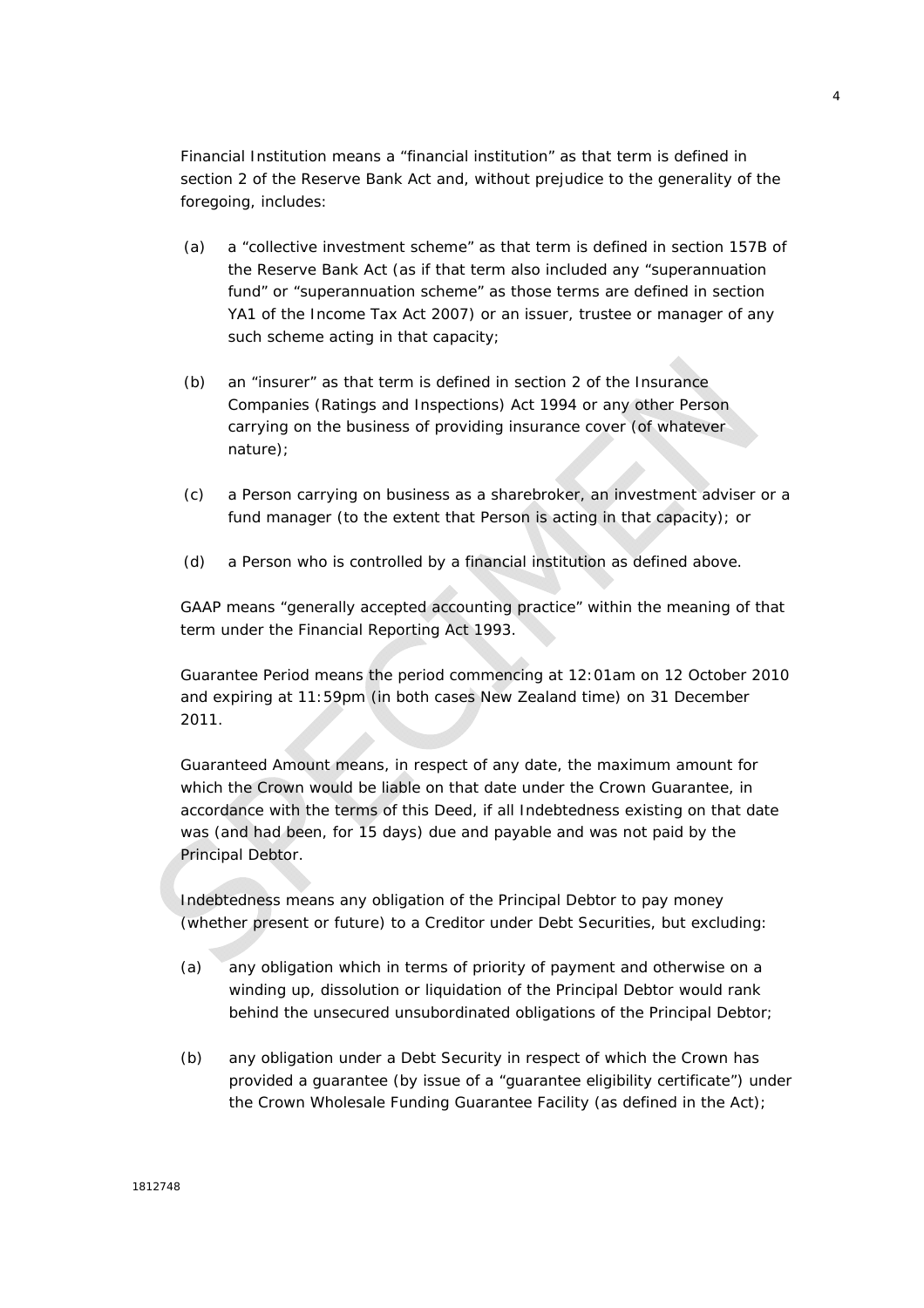- (c) at any time, any obligation which at that time is guaranteed by the Crown under a deed of guarantee entered into between the Announcement Date and 12 October 2010 under the "Retail Deposit Guarantee Scheme" announced on or about the Announcement Date;
- (d) any obligation under an Excluded Debt Security;
- (e) any obligation excluded by clause 2.4, clause 9.6(b) or clause 9.7;
- (f) where the Principal Debtor is a Person incorporated or established overseas, any obligation under a Debt Security which is not issued by the Principal Debtor from or in respect of its New Zealand Branch; and
- (g) any Post-Default Interest.

*Net Tangible Assets* means, at any time, the difference (which may be expressed as a negative number) between the value of the Total Tangible Assets of the Principal Debtor and the Total Liabilities of the Principal Debtor at that time.

*New Zealand Branch* means, where the Principal Debtor is a Person incorporated or established overseas, the New Zealand business of that Person, including the property, rights, assets and liabilities relating to the New Zealand business of that Person as referred to in section 117(3) of the Reserve Bank Act.

*New Zealand Citizen* has the meaning given under the Citizenship Act 1977.

*New Zealand Resident* means a Person defined as resident in New Zealand pursuant to the Income Tax Act 2007.

*Nomination* means a deed or agreement between the Crown and a Person (or a written notice from the Crown to a Person or to the public) under which the Crown designates that Person (whether specifically or by reference to a class of Persons) as a "Nominated Beneficiary" for the purposes of this Deed (whether that deed, agreement or notice identifies this Deed specifically or by reference to a class).

*Nominated Beneficiary* means, at any time, a Person who has been designated as a "Nominated Beneficiary" under, and at that time remains a "Nominated Beneficiary" in accordance with, a Nomination.

*Notice of Claim* means a notice, deed or agreement duly executed by or on behalf of a Creditor in a form to be determined by the Crown under which the Creditor requires the Crown to make payment to that Creditor under this Deed.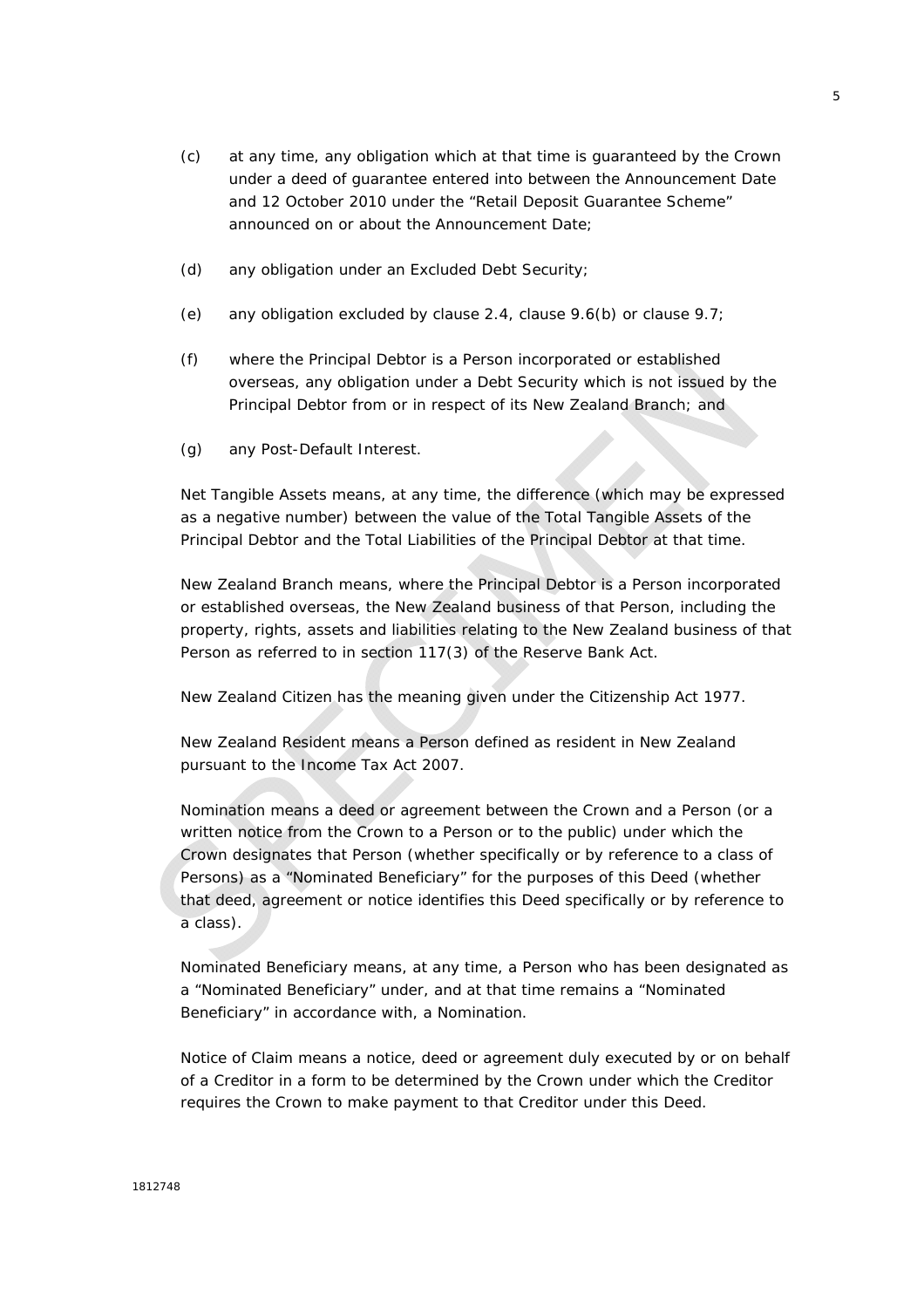*Party* means the Crown or the Principal Debtor, and *Parties* means them collectively.

*Person* includes an individual, a body corporate, any association of persons (whether corporate or not), a trust (including the trustees of a trust acting in that capacity), and a state and any agency of a state (in each case whether or not having separate legal personality).

*Post-Default Interest* means, in respect of a Debt Security, any amount of interest and any amounts in the nature of interest, or having a similar purpose or effect to interest, including without limitation:

- (a) the face amount of that Debt Security less the net proceeds received after its discount or issue;
- (b) any capitalised interest;
- (c) any fee or other amount incurred on a regular or recurring basis payable in respect of that Debt Security; and
- (d) any amount that is required by GAAP to be treated as interest or a financing cost;

in each case to the extent accrued following a Default Event (other than a Default Event as defined in paragraph (a) of the definition thereof that does not relate to that Debt Security); and includes any amount which the Crown reasonably considers to be economically equivalent to interest accrued following such a Default Event.

*Registered Bank* means a Person registered as a bank under the Reserve Bank Act.

*Related Party* of the Principal Debtor means a Person who is, or at any date after the Announcement Date was, a Person who would be a "related party" as that term is defined in section 157B of the Reserve Bank Act 1989, as if:

- (a) the Principal Debtor was a "deposit taker"; and
- (b) "related party" included any Person who controls the Principal Debtor and any Person who is controlled by any such Person or by the Principal Debtor.

*Reserve Bank Act* means the Reserve Bank of New Zealand Act 1989.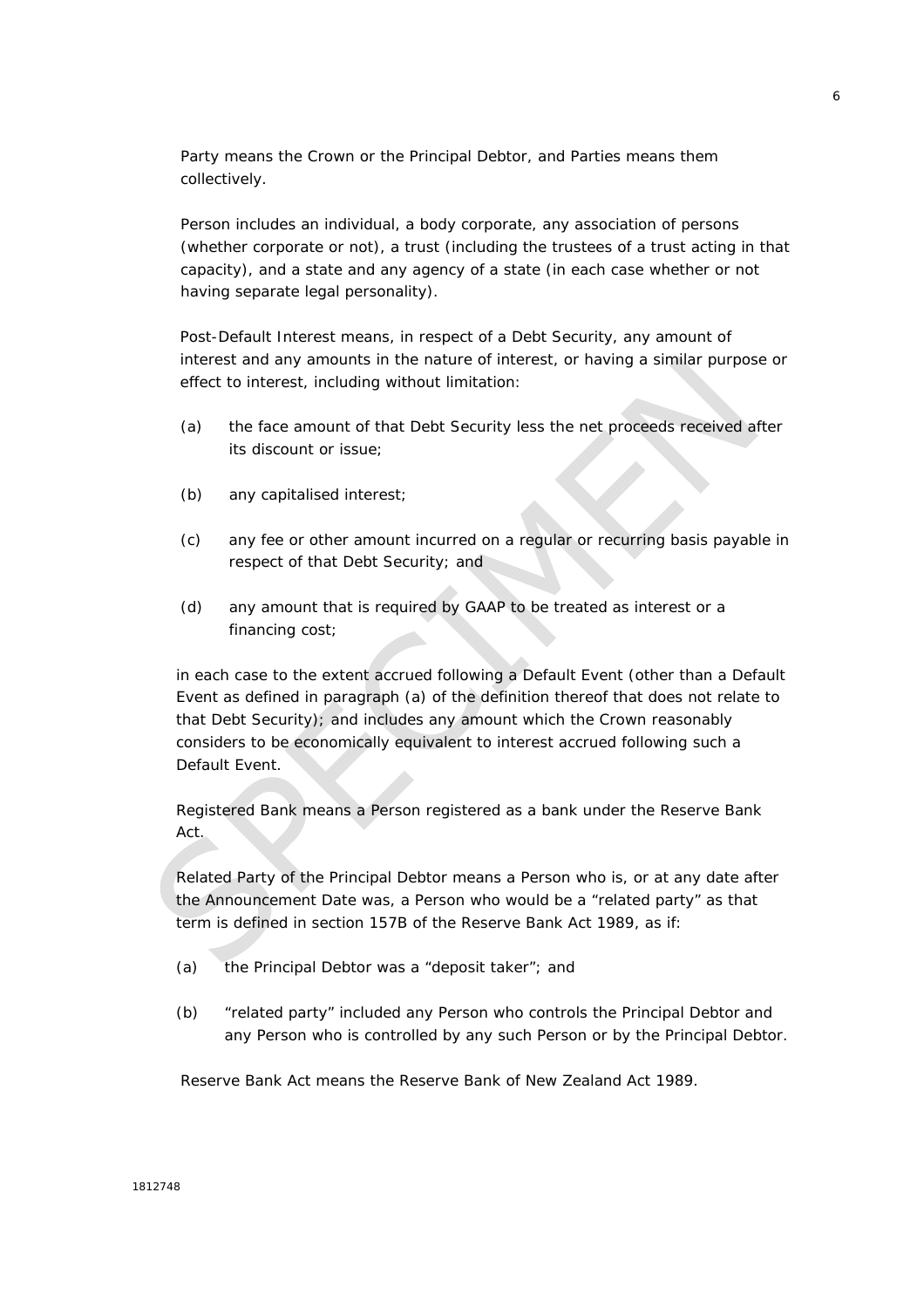*Specified Creditors* means, in relation to a Principal Debtor which is a Person incorporated or established overseas, creditors of the New Zealand Branch of that Principal Debtor who are neither New Zealand Citizens nor New Zealand Residents who would be Creditors under this Deed if they were New Zealand Residents or New Zealand Citizens.

*Total Liabilities* means, at any time, the aggregate values of all liabilities which would be recognised in a consolidated balance sheet of the Principal Debtor prepared as at that time in accordance with GAAP and (to the extent consistent with GAAP at that time) the Principal Debtor's accounting policies as at the date of this Deed, as if that time was the annual balance date of the Principal Debtor. For the purposes of this definition, the "value" of a liability is the measurement of that liability which would be recognised in that balance sheet.

*Total Tangible Assets* means, at any time, the aggregate values of all assets (other than goodwill, deferred tax assets and other assets classified as "intangible assets" under GAAP) which would be recognised in a consolidated balance sheet of the Principal Debtor prepared as at that time in accordance with GAAP and (to the extent consistent with GAAP at that time) the Principal Debtor's accounting policies as at the date of this Deed, as if that time was the annual balance date of the Principal Debtor. For the purposes of this definition, the "value" of an asset is the measurement of that asset which would be recognised in that balance sheet.

#### 1.2 **Construction**

In this Deed, unless the context requires otherwise:

- (a) *Headings:* headings are for convenience only, and do not affect interpretation;
- (b) *Sections, Clauses and Schedules:* a reference to a Section or a clause or Schedule is a reference to a Section or clause in, or Schedule to, this Deed:
- (c) *Singular and plural:* the singular includes the plural and the converse;
- (d) *Deed or document:* a reference to a deed or a document is to the deed or document as amended, novated, supplemented or replaced from time to time;
- (e) *Legislation:* a reference to legislation or to a provision of legislation includes any amendments and re-enactments of it, a legislative provision substituted for it and a statutory regulation, rule, order or instrument made under or issued pursuant to it; and
- (f) *Control:* a Person ("A") is "controlled" by another Person ("B") if: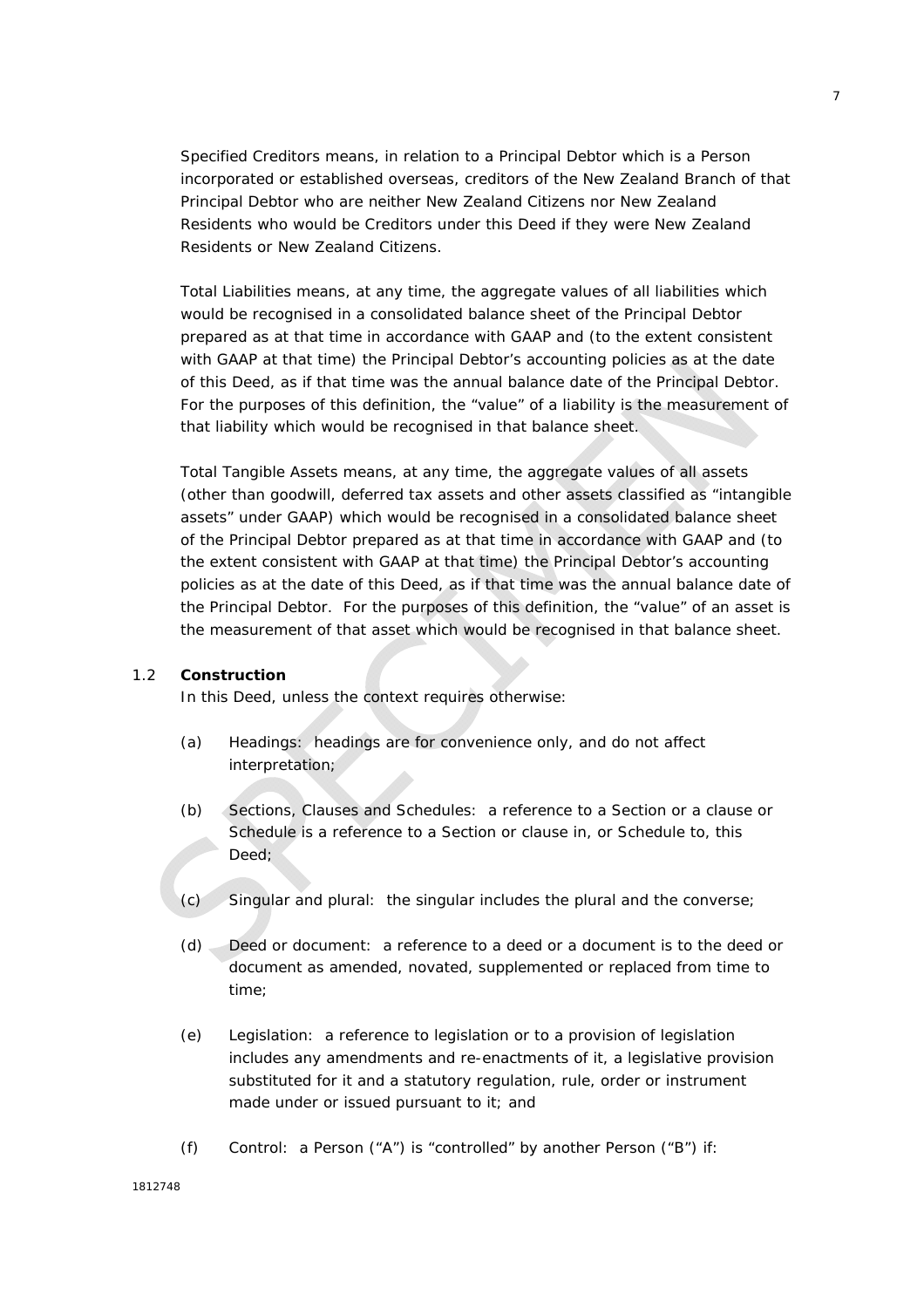- (i) A is a subsidiary of B under the law of incorporation of A or for the purposes of GAAP; or
- (ii) B is able to exercise real or effective control, directly or indirectly, over A or over a material part of A's business or affairs (whether pursuant to a contract, an arrangement or an understanding, as a result of the ownership or control of securities or other interests in or issued by A, or otherwise) except where A is a natural person and B's control arises solely under an enduring power of attorney granted by A in favour of B.

## 1.3 **Creditor**

- (a) Subject to clauses  $1.3(b)$ , (c) and (d), in this Deed a "Creditor" is a Person to whom the Principal Debtor has an obligation to pay money (whether present or future) under a Debt Security. For the avoidance of doubt, the Principal Debtor shall be regarded as having such an obligation to a Person if, under the terms of a Debt Security, that obligation is owed:
	- (i) directly to that Person; or
	- (ii) to the trustee under the trust deed under which that Debt Security is constituted, if that Person holds that Debt Security.
- (b) Subject to clauses 1.3(c) and (d), a Person to whom the Principal Debtor has an obligation to pay money (whether present or future) under a Debt Security is not a Creditor:
	- (i) if that Person is:
		- (A) a Related Party of the Principal Debtor;
		- (B) controlled by a Related Party of the Principal Debtor;
		- (C) a Financial Institution;
		- (D) where the Principal Debtor is a Person incorporated or established overseas, neither a New Zealand Citizen nor a New Zealand Resident; or
		- (E) a Person acting (directly or indirectly) as a nominee of or trustee for a Person referred to in  $(i)(A)$ ,  $(B)$ ,  $(C)$  or  $(D)$  above;
	- (ii) if: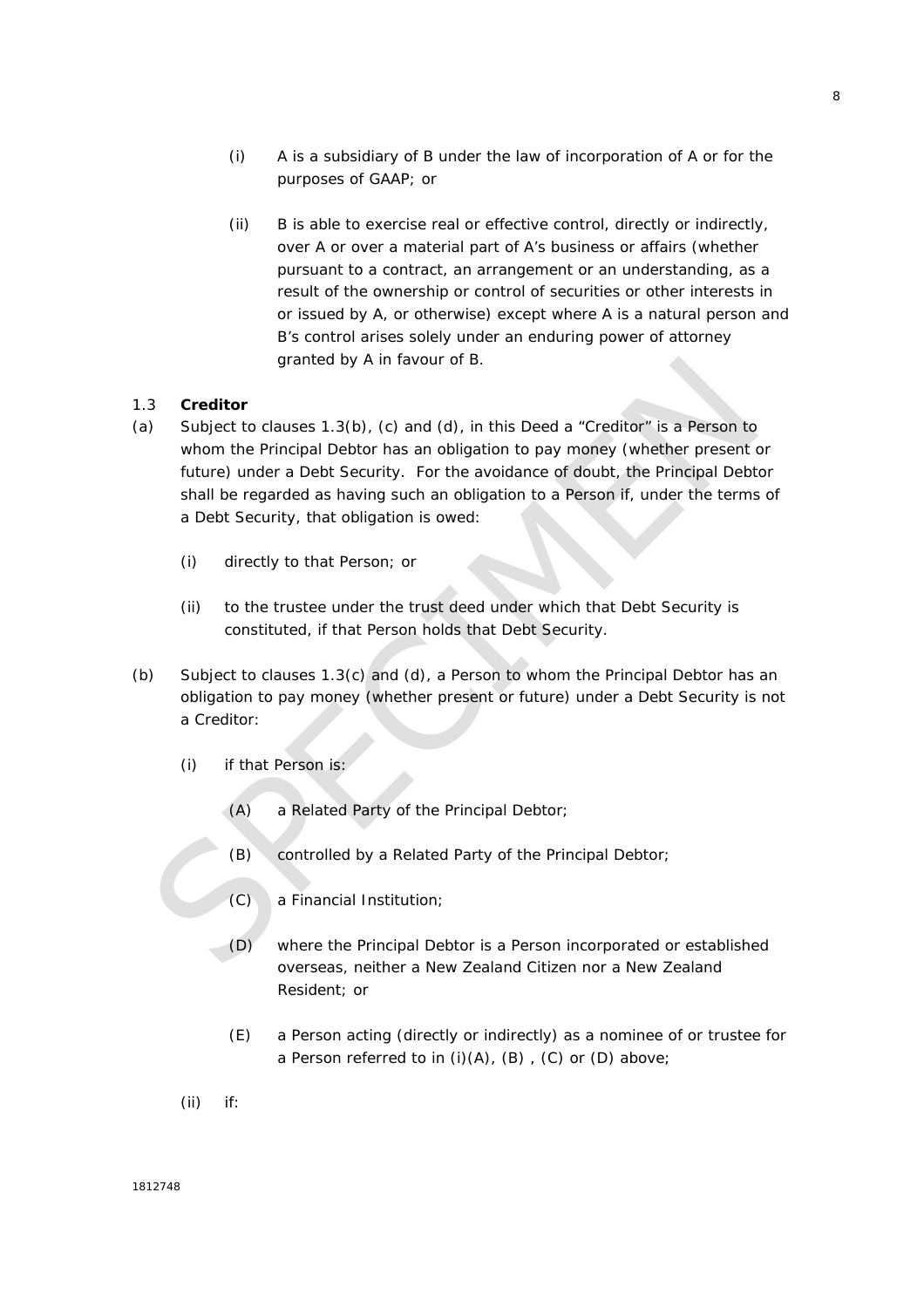- (A) that Person consists of two or more Persons who jointly hold that Debt Security; and
- (B) one or more of those Persons would not be a Creditor if the Principal Debtor had a direct obligation to pay money (whether present or future) to that Person individually under that Debt Security.
- (c) A Person to whom the Principal Debtor has an obligation to pay money (whether present or future) under a Debt Security is not excluded by clause 1.3(b) from being a Creditor to the extent that that Person is:
	- (i) a Nominated Beneficiary that is deemed to be a Creditor under clause 2.7;
	- (ii) a bare trustee for another Person if that other Person would be a "Creditor" if the Principal Debtor had a direct obligation to pay money (whether present or future) to that Person under a Debt Security;
	- (iii) acting as trustee/s or nominee/s for any one or more Persons (each a "Beneficiary") if that Person (i.e. the Person acting as trustee/s or nominee/s) is not excluded by clause 1.3(b)(i)(A), (B) or (C) from being a Creditor and the Crown (in its sole and unfettered discretion), having regard to (among other things):
		- (A) the identity and nature of each of the Beneficiaries (where known);
		- (B) how many of those Beneficiaries (where known) would be Creditors if the Principal Debtor had a direct obligation to pay money (whether present or future) to each of them under that Debt Security,

gives notice in writing to that Person (i.e. that Person acting as trustee/s or nominee/s) (which may be by way of public notice and may or may not be subject to such conditions (if any) as the Crown may specify) that that Person (acting in that capacity of trustee/s or nominee/s) is a Creditor;

- (iv) a Specified Creditor deemed to be a Creditor under clause 2.5.
- (d) A Person ("Joint Holder") consisting of two or more Persons who jointly hold a Debt Security under which the Principal Debtor has an obligation to pay money (whether present or future) to that Joint Holder is not excluded by clause 1.3(b) from being a Creditor if:
	- (i) none of those Persons are excluded by clause  $1.3(b)(i)(A)$ ,  $(B)$ ,  $(C)$  or  $(E)$ from being a Creditor;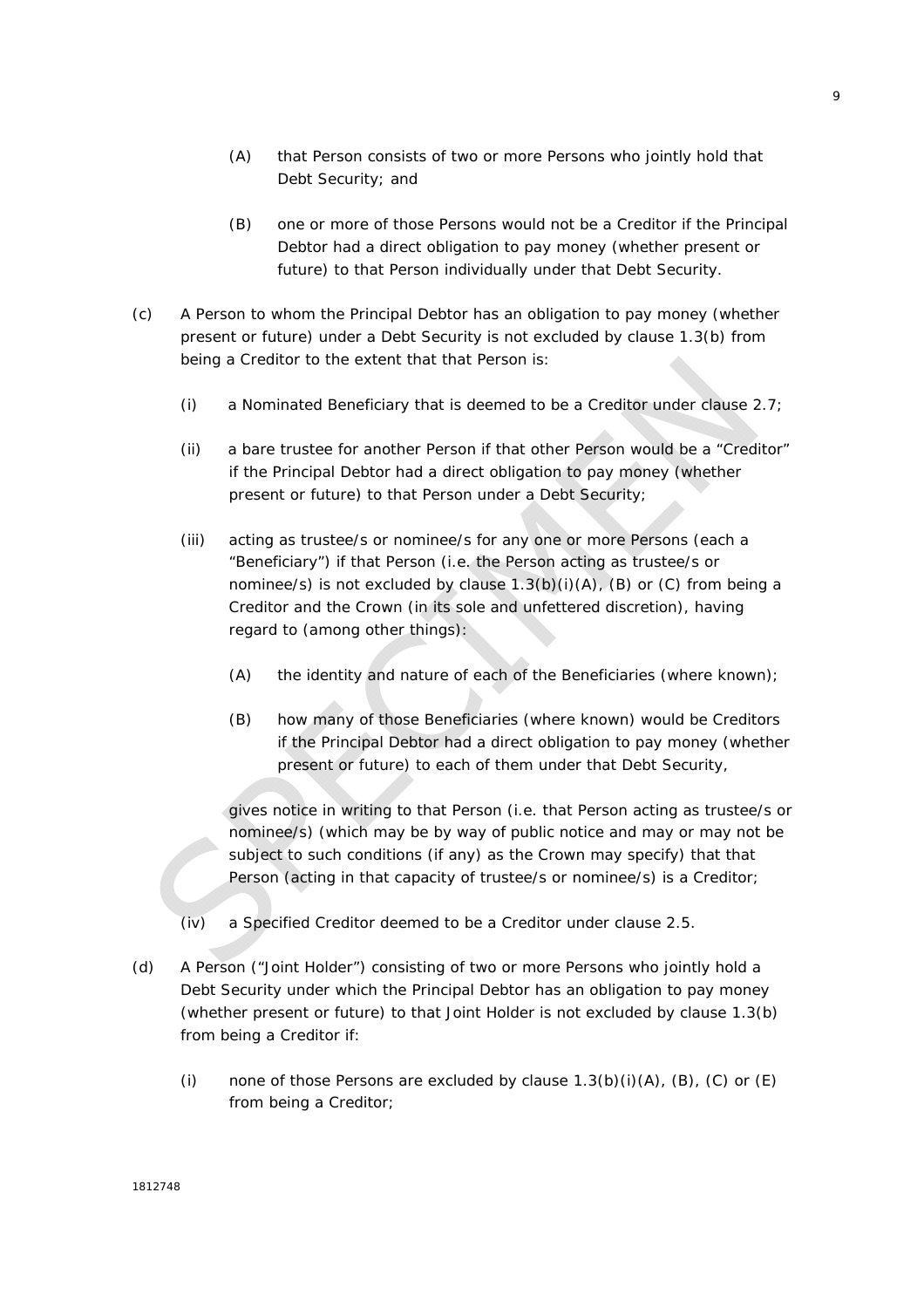- (ii) at least one of those Persons would be a Creditor if the Principal Debtor had a direct obligation to pay money (whether present or future) to that Person individually (rather than jointly) under that Debt Security;
- (iii) the Joint Holder would not be excluded by clause  $1.3(b)(i)(A)$ ,  $(B)$ ,  $(C)$  or (E) from being a Creditor; and
- (iv) the Joint Holder does not hold that Debt Security in its capacity as trustee or nominee for one or more other Persons.

## 2 **GUARANTEE**

#### 2.1 **Eligibility**

Notwithstanding any other provision of this Deed, except to the extent (if any) otherwise agreed in writing by the Crown (in its sole and unfettered discretion), the Crown has no obligations under this Deed if, prior to the commencement of the Guarantee Period, a Default Event with respect to the Principal Debtor occurs.

#### 2.2 **Crown Guarantee**

On and subject to the terms of this Deed the Crown:

- (a) absolutely and irrevocably guarantees to each Creditor from time to time the due and punctual payment by the Principal Debtor of all Indebtedness that becomes due and payable during the Guarantee Period; and
- (b) undertakes to each Creditor from time to time that if the Principal Debtor does not pay to any Creditor any Indebtedness guaranteed under clause 2.2(a) when due and payable, the Crown will pay the amount of that Indebtedness to the Creditor no later than the day which is 14 days after the due date of that Indebtedness (or such earlier day as the Crown may specify) if that Indebtedness is not otherwise paid on or before that day.

To avoid doubt, the Crown shall have no liability at any point in time under the Crown Guarantee to a Person who is not, at that time, a Creditor (whether or not that Person was previously a Creditor).

#### 2.3 **Notice and Quantification**

The Crown shall not be obliged to make a payment to a Creditor under clause 2.2 unless and until the Crown:

(a) receives a Notice of Claim from the Creditor in respect of the relevant Indebtedness within 180 days following the date on which that Indebtedness becomes due and payable (or such longer period as the Crown may agree to in its sole and unfettered discretion); and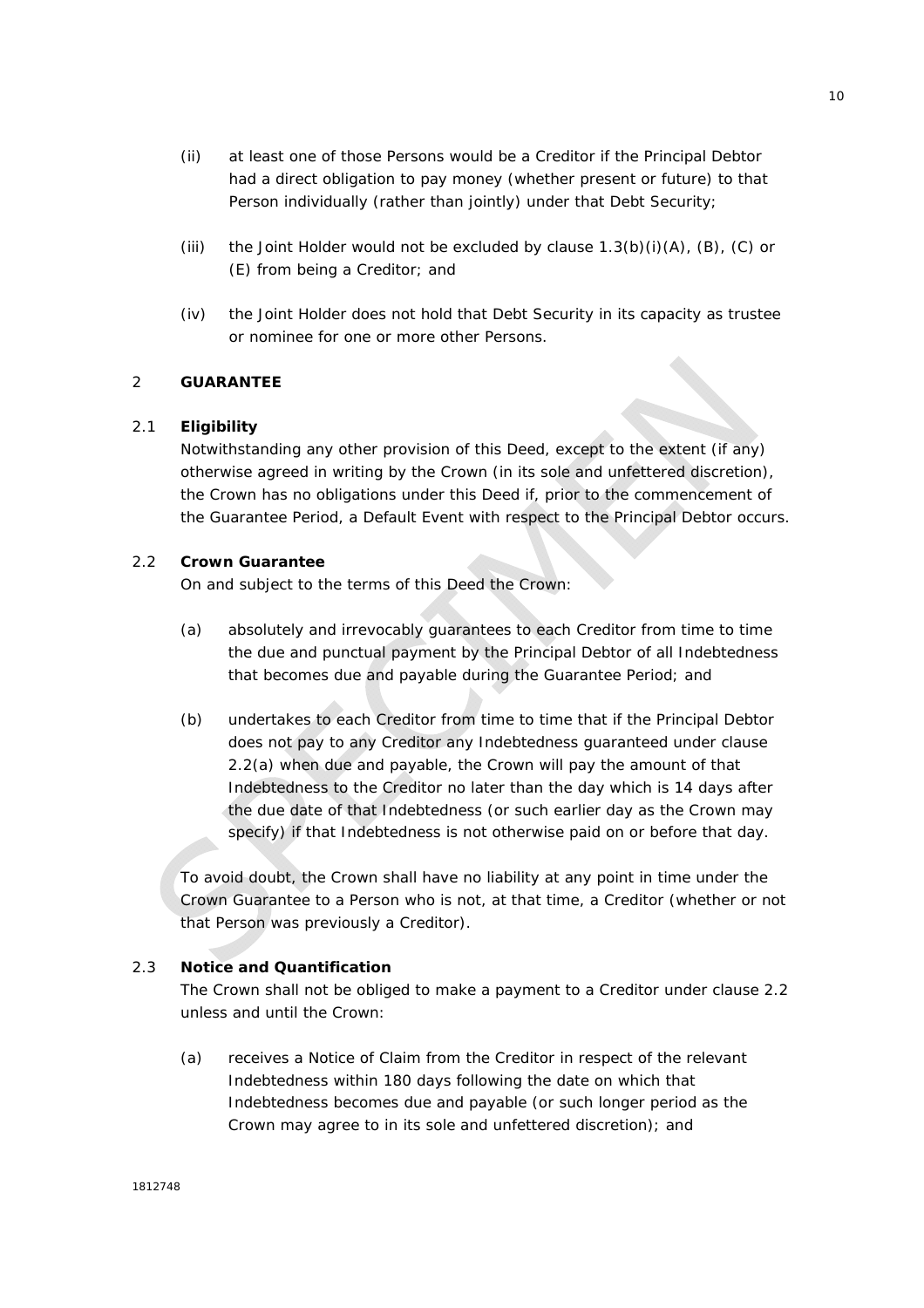(b) has satisfied itself as to the amount of that Indebtedness and as to such other matters as the Crown reasonably considers appropriate in order to ascertain the extent of its liability under the Crown Guarantee in respect of that Indebtedness.

Despite clause 2.3(a), the Crown may (in its sole and unfettered discretion) waive in writing (generally or in any specific case) the requirement for it to receive a Notice of Claim.

## 2.4 **Indebtedness Incurred or Acquired after Default Event not Covered**

- (a) An obligation of the Principal Debtor to pay money (whether present or future) to a Creditor under a Debt Security shall not constitute "Indebtedness" (and accordingly shall not be covered by the Crown Guarantee) to the extent that that Debt Security:
	- (i) is issued after a Default Event; or
	- (ii) is acquired (whether by contract, statute, operation of law or otherwise) by that Creditor after the occurrence of a Default Event except:
		- (A) to the extent otherwise agreed by the Crown in writing (in its sole and unfettered discretion); or
		- (B) where:
			- (x) the Creditor is a trustee, executor or administrator of a deceased person's will or estate and acquired that Debt Security in that capacity from the deceased person; and
			- $(y)$  the obligation would have constituted "Indebtedness" if that person had not died and had continued to hold that Debt Security.

 For the avoidance of doubt clause 2.4(a)(ii)(B) is to be read subject to clauses 1.3(b) and 1.3(c).

- (b) For the purposes of clause  $2.4(a)$ , a Debt Security shall be deemed to have been issued after a Default Event (and accordingly no obligations of the Principal Debtor in respect of that Debt Security shall constitute "Indebtedness" for the purposes of the Crown Guarantee) if:
	- (i) the terms of that Debt Security are varied or supplemented (whether by agreement between the Principal Debtor and a Creditor, by agreement between the Principal Debtor and the trustee for that Debt Security, by Court order, or otherwise); or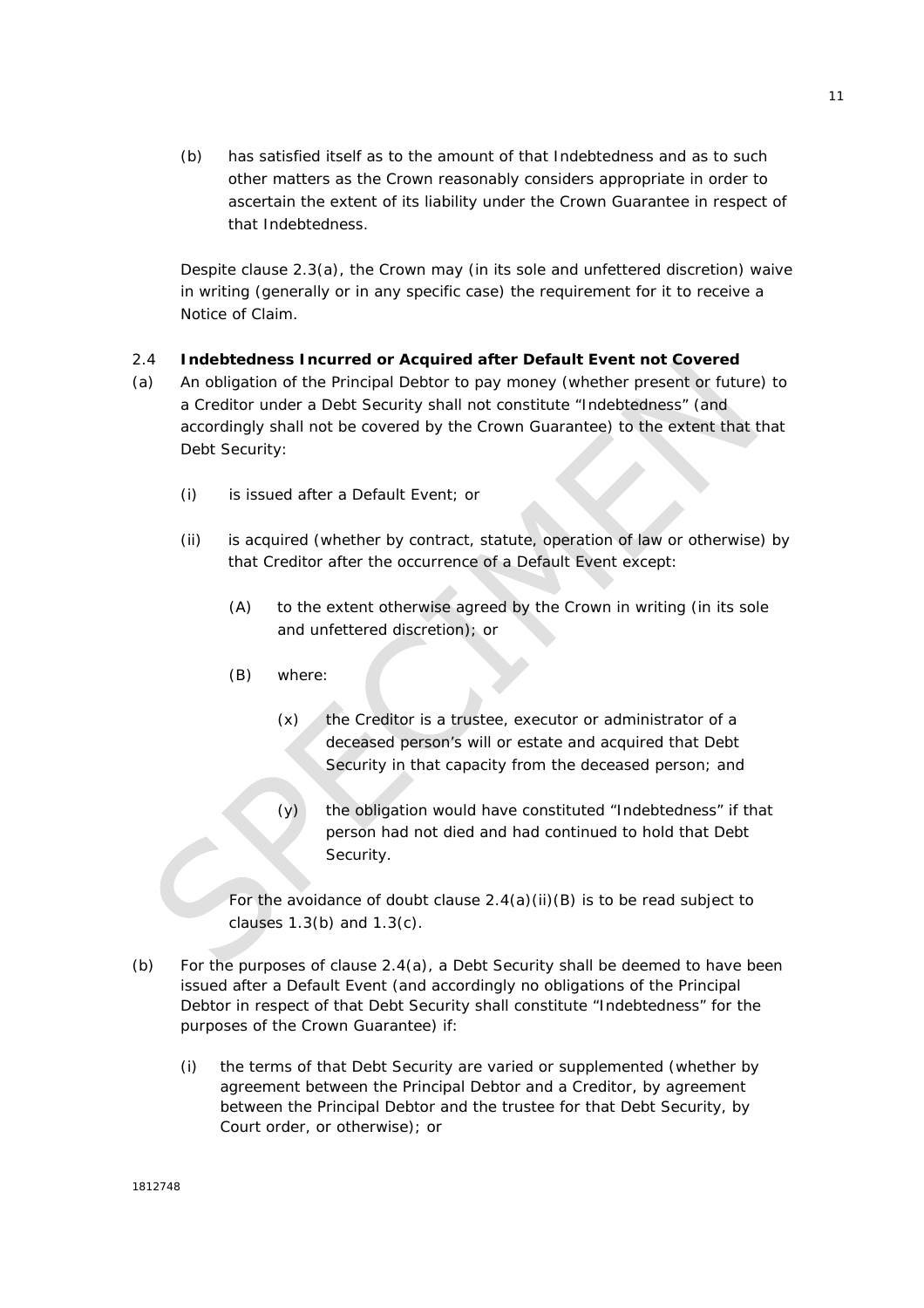(ii) any other arrangement is entered into by the Principal Debtor which in substance is equivalent to a variation or supplement to the terms of that Debt Security,

in each case under the terms of, or in contemplation of entry by the Principal Debtor into, a compromise or arrangement with any creditors of the Principal Debtor (including (without limitation) any moratorium or debt rescheduling) (any such variation, supplement or arrangement being a "Variation"), except to the extent (if any) that the Crown (in its sole and unfettered discretion) agrees otherwise in writing (which may be by way of public notice).

#### 2.5 **Indebtedness to Specified Creditors capped**

The Crown shall have no liability to any Specified Creditors except where the Principal Debtor is a Person incorporated or established overseas, in which case Specified Creditors shall be deemed to be Creditors except that the aggregate amount for which the Crown is liable under the Crown Guarantee in respect of Indebtedness to Specified Creditors shall be limited to an amount equal to the Principal Debtor's aggregate Indebtedness to Specified Creditors as at the Announcement Date, plus an amount equal to that aggregate multiplied by "X", where "X" means:

- (a) in respect of any time prior to the first anniversary of the Announcement Date, 0.1;
- (b) in respect of any time on or after the first anniversary of the Announcement Date and before the second anniversary of the Announcement Date, 0.2; and
- (c) in respect of any time on or after the second anniversary of the Announcement Date, 0.3,

less the aggregate of all amounts paid by the Crown to Specified Creditors under the Crown Guarantee.

#### 2.6 **Amount payable to a Specified Creditor**

The Crown will not be required to make any payment to a Specified Creditor in respect of Indebtedness until, in addition to the requirements of clause 2.3, it has received notice in writing from the Principal Debtor as to whether the amount that the Crown should pay to the Specified Creditor is:

- (a) the amount of that Indebtedness; or
- (b) such lesser amount as the Principal Debtor considers appropriate, having regard to the provisions of this Deed (and, in particular, clause 2.5);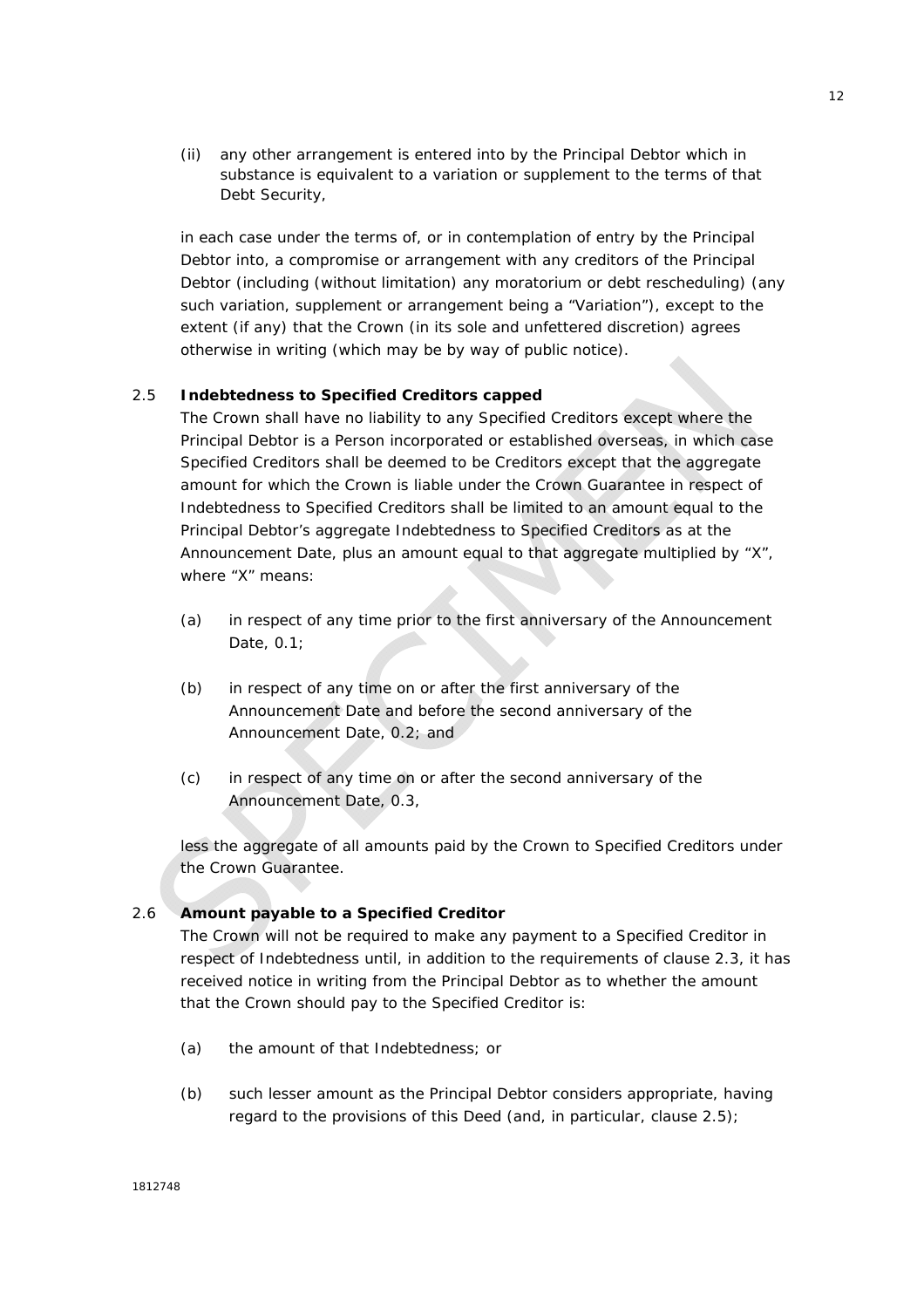and the Crown's liability to that Specified Creditor in respect of that Indebtedness shall be limited to the amount specified in that notice (or any lesser amount determined in accordance with clause 2.8).

## 2.7 **Nominated Beneficiaries**

Nominated Beneficiaries shall be deemed to be Creditors for the purposes of this Deed, provided that the Crown's liability to a Nominated Beneficiary shall be limited to the amount (if any) specified in or determined in accordance with the relevant Nomination.

#### 2.8 **Liability cap**

- (a) The Maximum Aggregate Liability of the Crown to each Creditor is:
	- (i) in respect of a Nominated Beneficiary, such amount as may be specified in or determined in accordance with the relevant Nomination; and
	- (ii) in all other cases, five hundred thousand New Zealand dollars (\$500,000), or such greater amount as the Crown may (in its sole and unfettered discretion) in connection with any merger, amalgamation, acquisition or other reorganisation involving the Principal Debtor, agree in respect of one or more Creditors, (which agreement may identify such Creditor/s either individually or by reference to a class).
- (b) For the purposes of clause 2.8(a), "Maximum Aggregate Liability" means the maximum aggregate liability of the Crown to a Creditor under the Crown Guarantee and any Replacement Guarantee/s, for which purpose "Replacement Guarantee" means any guarantee provided by the Crown as a result of the acceptance by the Principal Debtor of an offer made by the Crown under clause 9.5 (in connection with the withdrawal of the Crown Guarantee pursuant to that clause), any third guarantee provided by the Crown in connection with the withdrawal of that second guarantee under any similar provision, any fourth guarantee provided by the Crown in connection with the withdrawal of that third guarantee under any similar provision, any fifth guarantee provided by the Crown in connection with the withdrawal of that fourth guarantee under any similar provision, and so on.

#### 2.9 **Excluded Securities**

The Principal Debtor shall ensure that:

(a) the prospectus (if any) and investment statement (if any), or, if applicable, other offering document, pursuant to which an Excluded Debt Security is offered, and each application form for subscription for any Excluded Debt Security, contains a prominent warning statement in bold font at least as large as the font predominantly used elsewhere in that document to the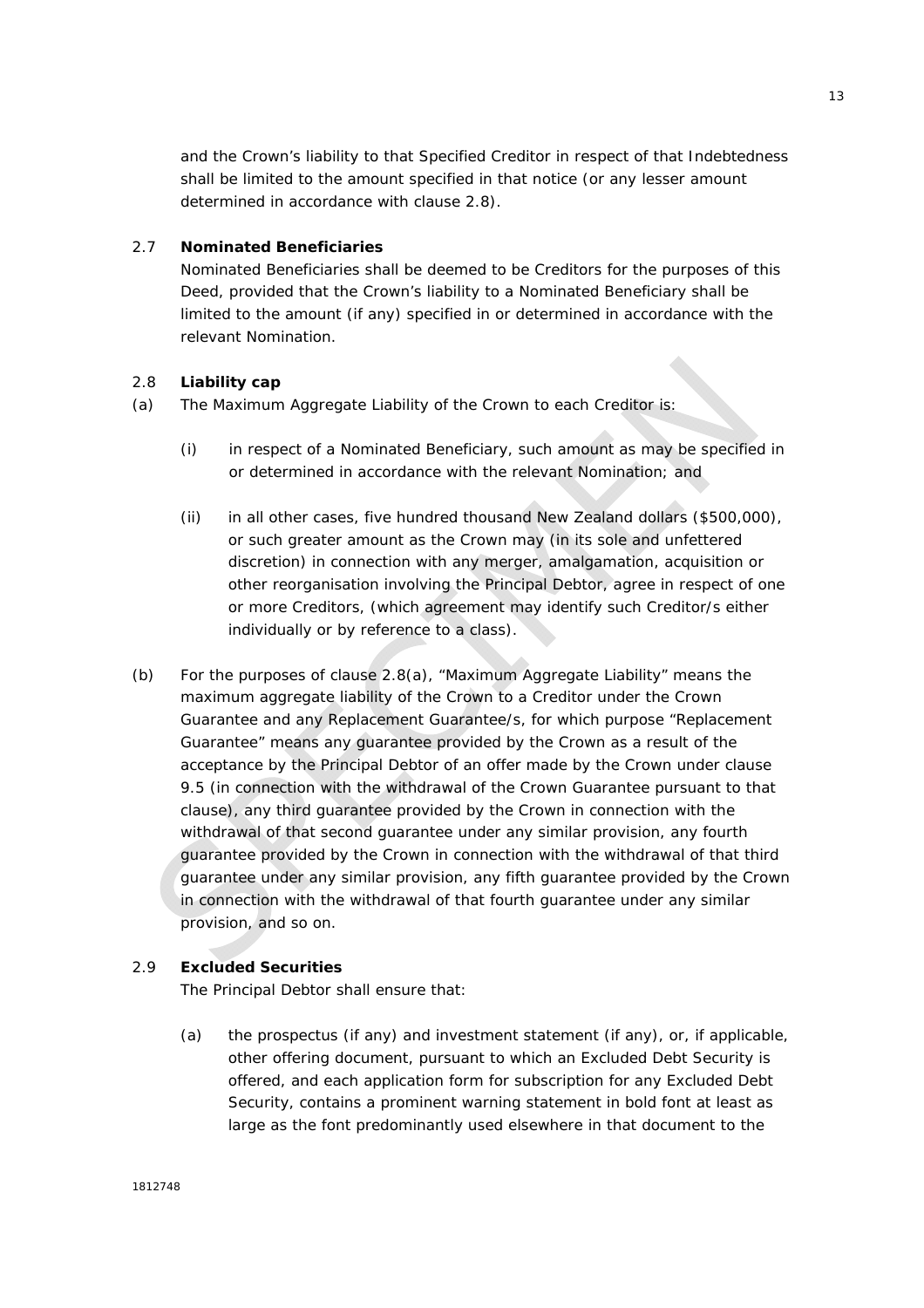effect that none of the Principal Debtor's obligations under or in respect of that Excluded Debt Security will have the benefit of the Crown Guarantee;

- (b) each advertisement (as that term is defined in the Securities Act 1978) relating to that Excluded Debt Security contains a prominent statement to the same effect; and
- (c) in respect of any Debt Security which the Crown has agreed shall be an Excluded Debt Security (for the purposes of paragraph (b) of the definition of that term in clause 1.1), the Principal Debtor complies with any conditions specified by the Crown in or for the purposes of that consent.

#### 3 **FEE**

3.1 Subject to clause 3.3, the Principal Debtor will pay to the Crown (in accordance with clause 3.2), in respect of each calendar month during the Guarantee Period (each a "Relevant Month"), a non-refundable fee calculated as follows:

 $F =$  GA multiplied by Percentage divided by 12

where:

"F" means the fee payable by the Principal Debtor in respect of that Relevant Month;

"GA" means the Guaranteed Amount on the last day of that Relevant Month;

"Percentage" means the relevant percentage figure specified in the Ratings Table below by reference to the organisation credit rating of the Principal Debtor on the last date of that Relevant Month from Standard & Poors Ratings Services, for which purpose the ratings in that table shall be deemed to refer also to the equivalent ratings from Moody's Investors Service Inc, Fitch Inc and any other rating agency approved by the Crown in writing - provided that:

- (a) if the Principal Debtor has two or more such credit ratings, the Principal Debtor's credit rating for the purposes of this definition shall be deemed to be the lowest of them; and
- (b) if the Principal Debtor has no such credit rating current on the last date of that Relevant Month it shall be deemed to have such a credit rating of lower than BB.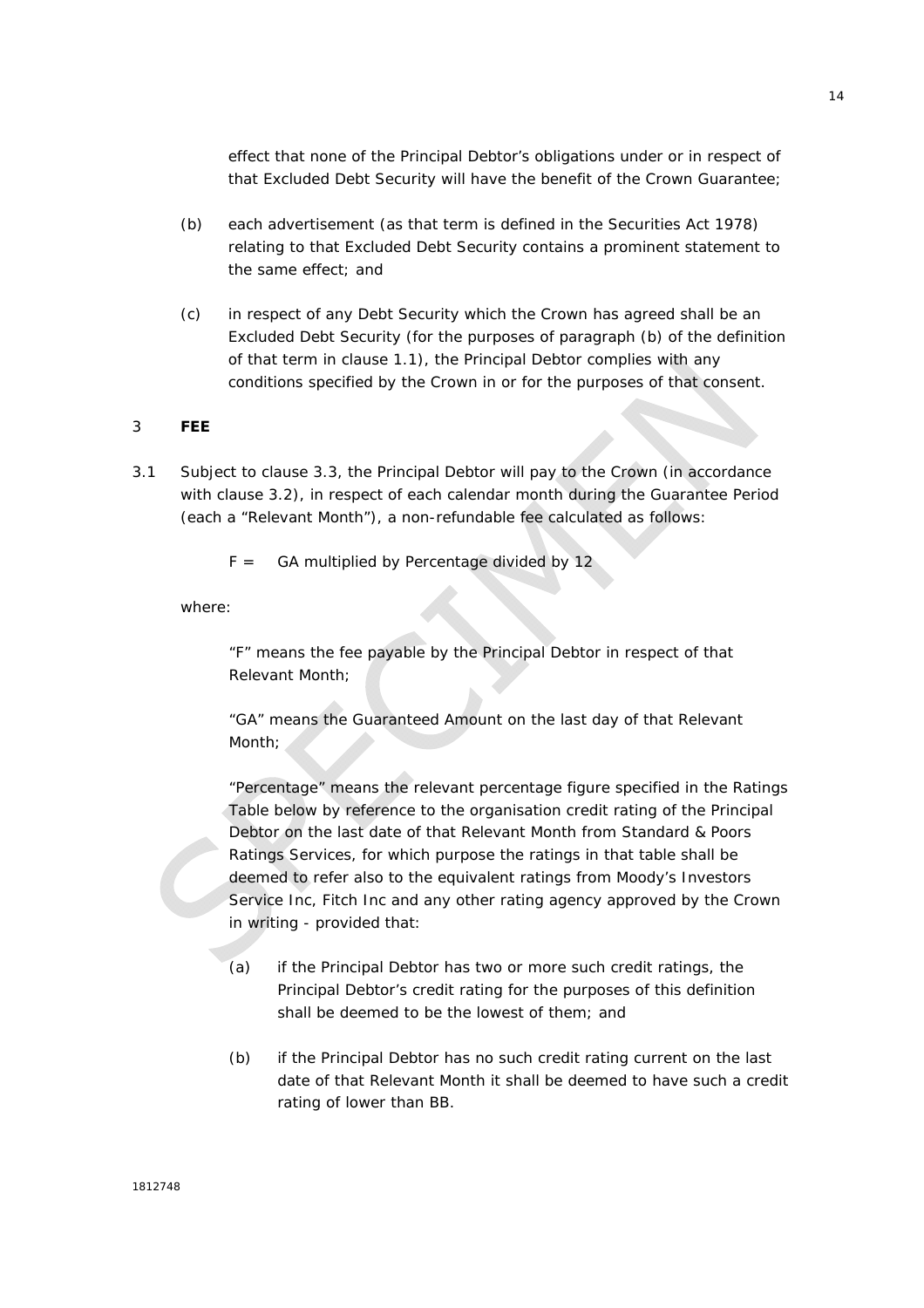#### **Ratings Table**

| <b>Credit rating</b> | Percentage |  |
|----------------------|------------|--|
| AAA- or higher       | 0.15%      |  |
| $AA +$               | 0.15%      |  |
| AA                   | 0.15%      |  |
| $AA-$                | 0.15%      |  |
| $A+$                 | 0.20%      |  |
| A                    | 0.20%      |  |
| $A -$                | 0.20%      |  |
| BBB+                 | 0.25%      |  |
| <b>BBB</b>           | 0.30%      |  |
| BBB-                 | 0.40%      |  |
| $BB+$                | 0.50%      |  |
| BB or lower          | 0.60%      |  |

- 3.2 The following provisions shall apply in respect of all payments by the Principal Debtor required under clause 3.1:
	- (a) The Principal Debtor will prepare an estimate of the amount payable by it under clause 3.1 and provide that estimate (together with details of its calculation), and make payment of the estimated amount, to the Crown within 14 days after the end of the Relevant Month. That estimate must constitute the best estimate the Principal Debtor is reasonably able to make of the relevant amount in the time available.
	- (b) In respect of each such payment, the Principal Debtor must provide to the Crown a final calculation of the amount payable by it under clause 3.1 in respect of the Relevant Month, together with sufficient details of that calculation (and the information on which it relies) to enable the Crown to assess its accuracy, no later than the date which is three (3) months after the end of that Relevant Month (or such later date as the Crown may, in its sole discretion, agree in writing with the Principal Debtor).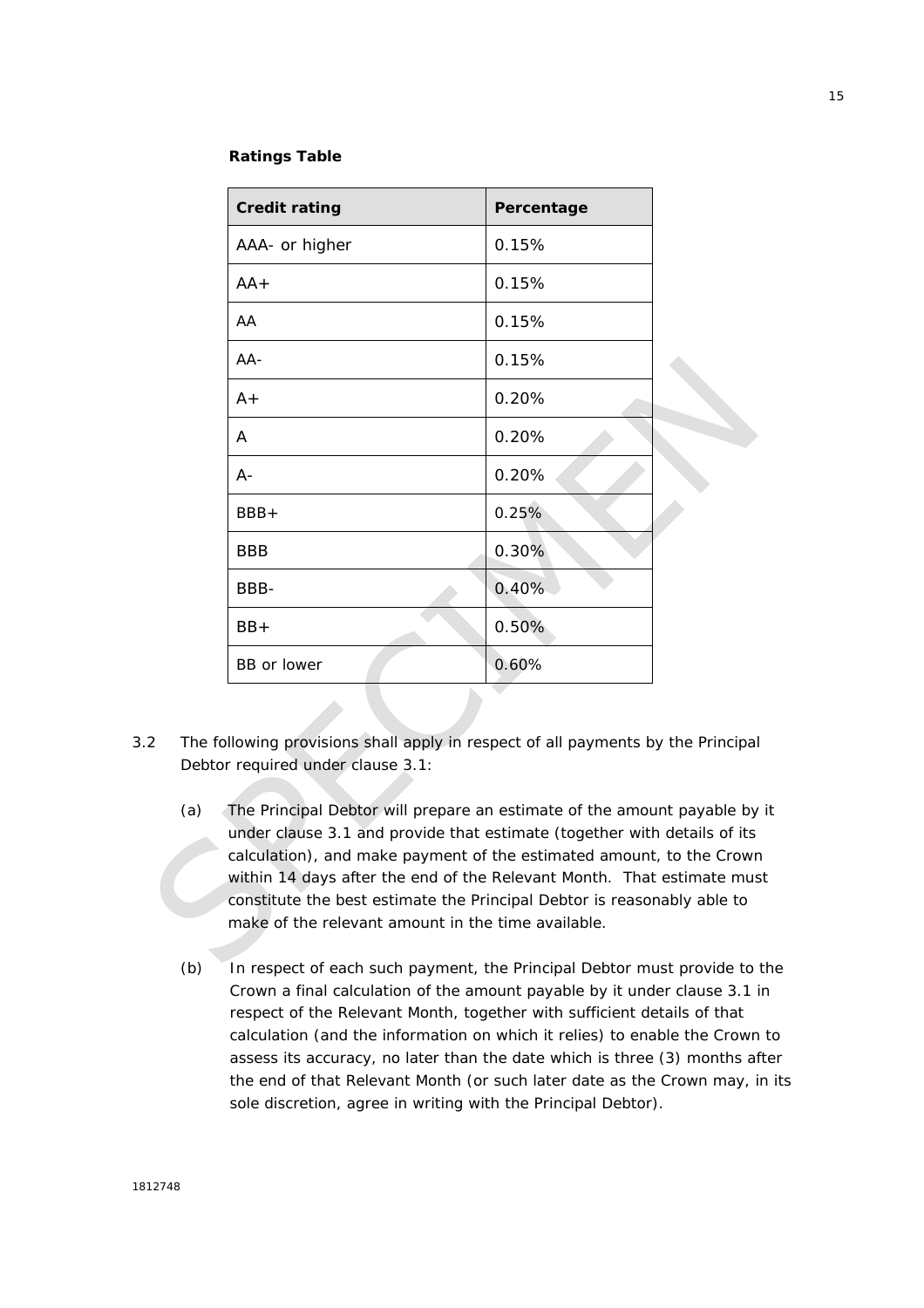- (c) The Crown shall review each final calculation and, after considering any additional information provided to it by the Principal Debtor at its request, will notify the Principal Debtor either that:
	- (i) it agrees with the amount calculated by the Principal Debtor (and that amount shall then be the "Final Amount" in respect of the Relevant Month); or
	- (ii) it disagrees with the amount calculated by the Principal Debtor, in which case the Crown shall also notify the Principal Debtor of the amount which (acting reasonably) it considers the Principal Debtor should have calculated (and that amount shall then be the "Final Amount" in respect of the Relevant Month).
- (d) Within 7 days of notice being given by the Crown under clause 3.2(c):
	- (i) if the Final Amount is less than the relevant estimated amount paid to the Crown in respect of the Relevant Month, the Crown will refund the difference to the Principal Debtor; and
	- (ii) if the Final Amount is greater than the relevant estimated amount paid to the Crown, the Principal Debtor will pay the difference to the Crown in respect of the Relevant Month.
- 3.3 The part month ending on 31 October 2010 shall be deemed to be a month (and accordingly a Relevant Month) for the purposes of this clause 3, but the fee payable by the Principal Debtor in respect of that part month shall be the amount calculated in accordance with clause 3.1 multiplied by 0.6.
- 3.4 As soon as practicable after becoming aware that a Person has become a Nominated Beneficiary, the Principal Debtor shall pay to the Crown such additional amount/s (if any) as would have been payable by it under this clause 3 had that Person been a Nominated Beneficiary on the first day of the Guarantee Period.
- 3.5 To avoid doubt, the agreement of the Crown to (and any notice from the Crown concerning) any amount or amounts payable under this clause 3 (including any Final Amount) shall be solely for the purposes of this clause 3, and shall not constitute evidence of, or the agreement of the Crown as to the extent of, its liability under this Deed (or in any other way limit or prejudice the rights of the Crown in relation to such liability).
- 3.6 If, on the last date of a Relevant Month, the Principal Debtor holds an organisation credit rating higher than its organisation credit rating on 31 October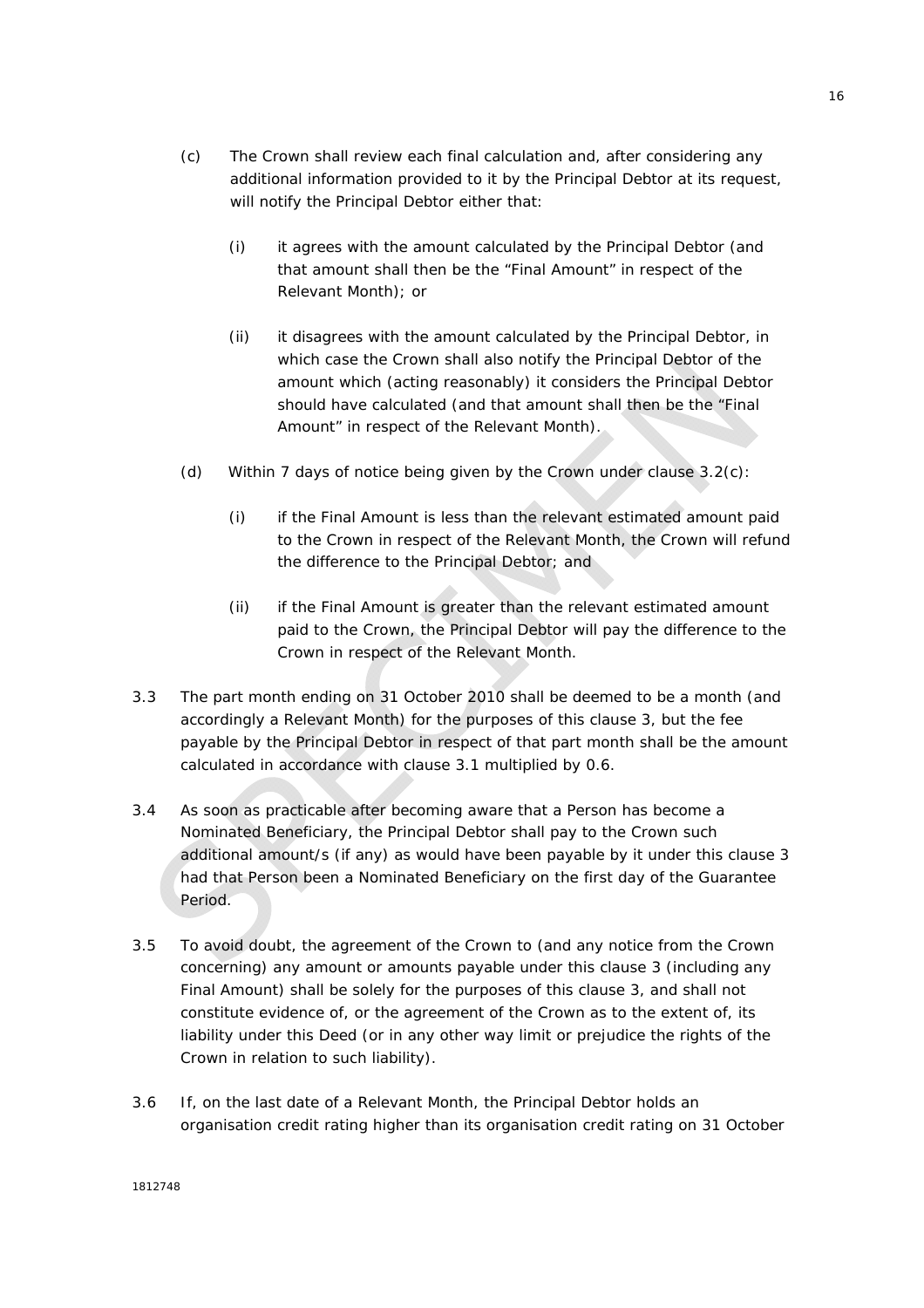2010 ("New Rating"), the Crown will rebate to the Principal Debtor the amount (if any) by which:

(a) the aggregate amount paid by the Principal Debtor under clauses 3.1 and 3.2 in respect of the part of the Guarantee Period prior to the Relevant Month, less any amount already refunded to the Principal Debtor under this clause 3.6,

#### exceeds

(b) the aggregate amount that would have been paid by the Principal Debtor under clauses 3.1 and 3.2 in respect of that period if the Principal Debtor had had (and retained) the New Rating from the commencement of the Guarantee Period.

To avoid doubt, the Crown shall not be required to make any such rebate until all relevant "Final Amounts" in respect of the part of the Guarantee Period prior to the Relevant Month have been determined in accordance with clause 3.2.

## 4 **REPORTING AND OTHER OBLIGATIONS**

#### 4.1 **Reporting**

The Principal Debtor shall prepare and provide to the Crown, as soon as practicable after requested, any reports concerning the business, management, ownership, operations, or financial position or affairs of the Principal Debtor and/or its subsidiaries, and shall ensure that all such reports are accurate, complete and not misleading.

#### 4.2 **Principal Debtor to Supply Information to the Crown**

The Crown may at any time require from the Principal Debtor:

- (a) any information in the possession or under the control of the Principal Debtor or any of its subsidiaries relating to the financial position or affairs, or the business, management, ownership or operation, of the Principal Debtor and/or any of its subsidiaries (including, without limitation, previous or proposed transactions involving the Principal Debtor and/or any of its subsidiaries); or
- (b) any other information in the possession or under the control of the Principal Debtor or any of its subsidiaries concerning the financial position or affairs, or the business, management, ownership or operation, of any Person (or group of Persons) by whom the Principal Debtor (or any subsidiary of the Principal Debtor) is (or was, at any time since the Announcement Date) controlled.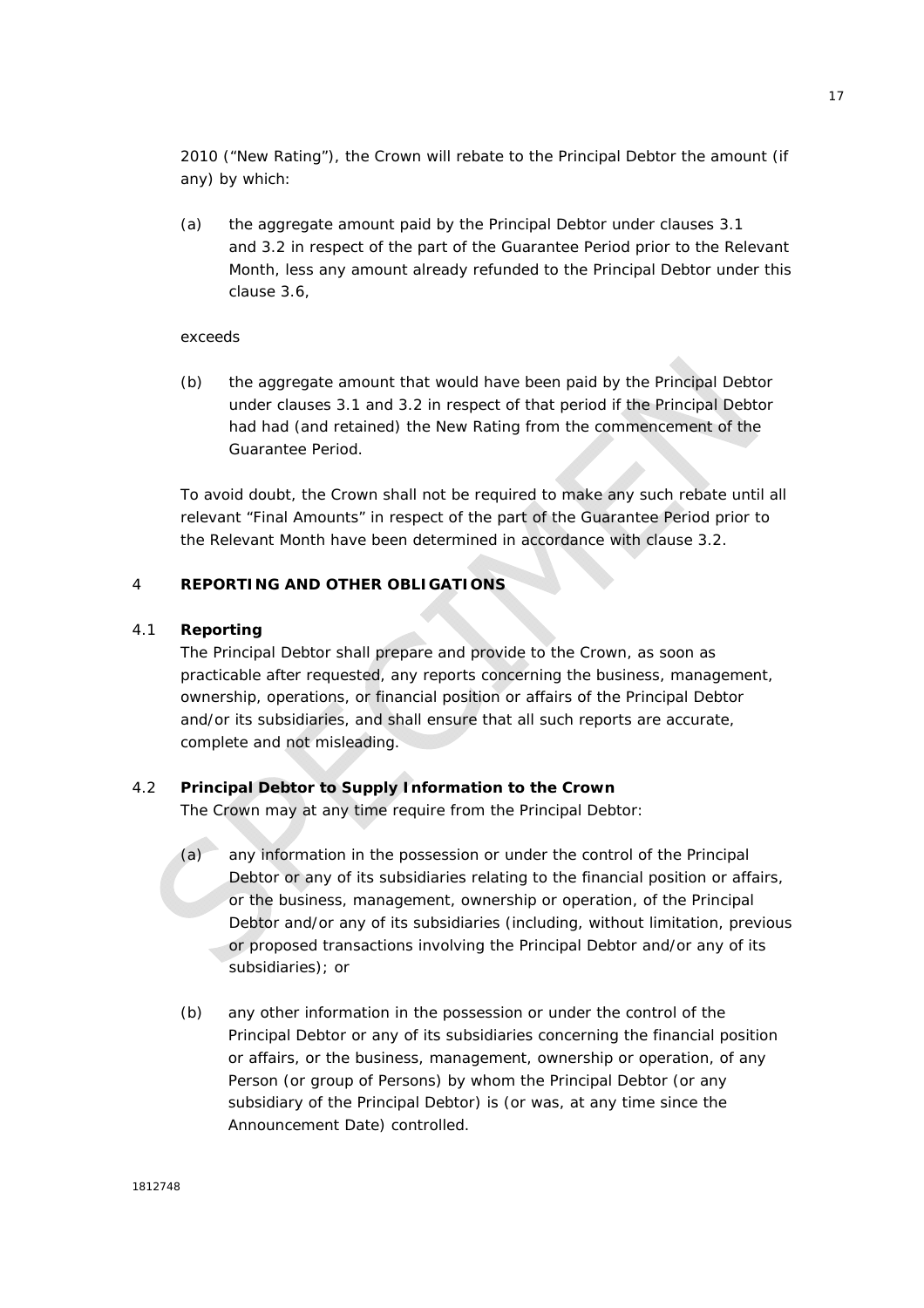## 4.3 **Third Party Information**

The Principal Debtor authorises the Crown to contact and request information from those third parties that the Crown requires, including (but not limited to):

- (a) the trustee of any Debt Security issued by the Principal Debtor;
- (b) the auditors of the Principal Debtor;
- (c) the Principal Debtor's bankers or any other providers of finance;
- (d) the Securities Commission;
- (e) the Registrar of Companies;
- (f) any rating agency contracted to provide rating information in respect of the Principal Debtor or any of its subsidiaries (or any Debt Securities issued by the Principal Debtor or any of its subsidiaries); and
- (g) the Reserve Bank of New Zealand,

and hereby authorises (and shall take any other step requested by the Crown to authorise) all such requested disclosure, and will use its best endeavours to ensure that any such person provide the requested information as soon as practicable.

## 4.4 **Sharing of Information**

The Principal Debtor authorises the Crown to share information provided in accordance with clauses 4.1, 4.2 and 4.3 with the Reserve Bank of New Zealand and the Securities Commission.

## 4.5 **Failure to Comply**

- (a) If the Crown considers that the Principal Debtor has failed to comply with clause 4.1, clause 4.2, clause 4.3 or clause 4.6, or has supplied information or data that is false or misleading in a material particular, the Crown may give the Principal Debtor notice (which may be by way of public notice) that:
	- (i) it considers that the Principal Debtor has failed to comply with the relevant provision or has supplied information or data that is false or misleading in a material particular; and
	- (ii) the Principal Debtor has 14 days to rectify that failure or supply, for which purpose "rectify" means:
		- (A) complying with that provision to the satisfaction of the Crown or supplying such additional information or data as (in the reasonable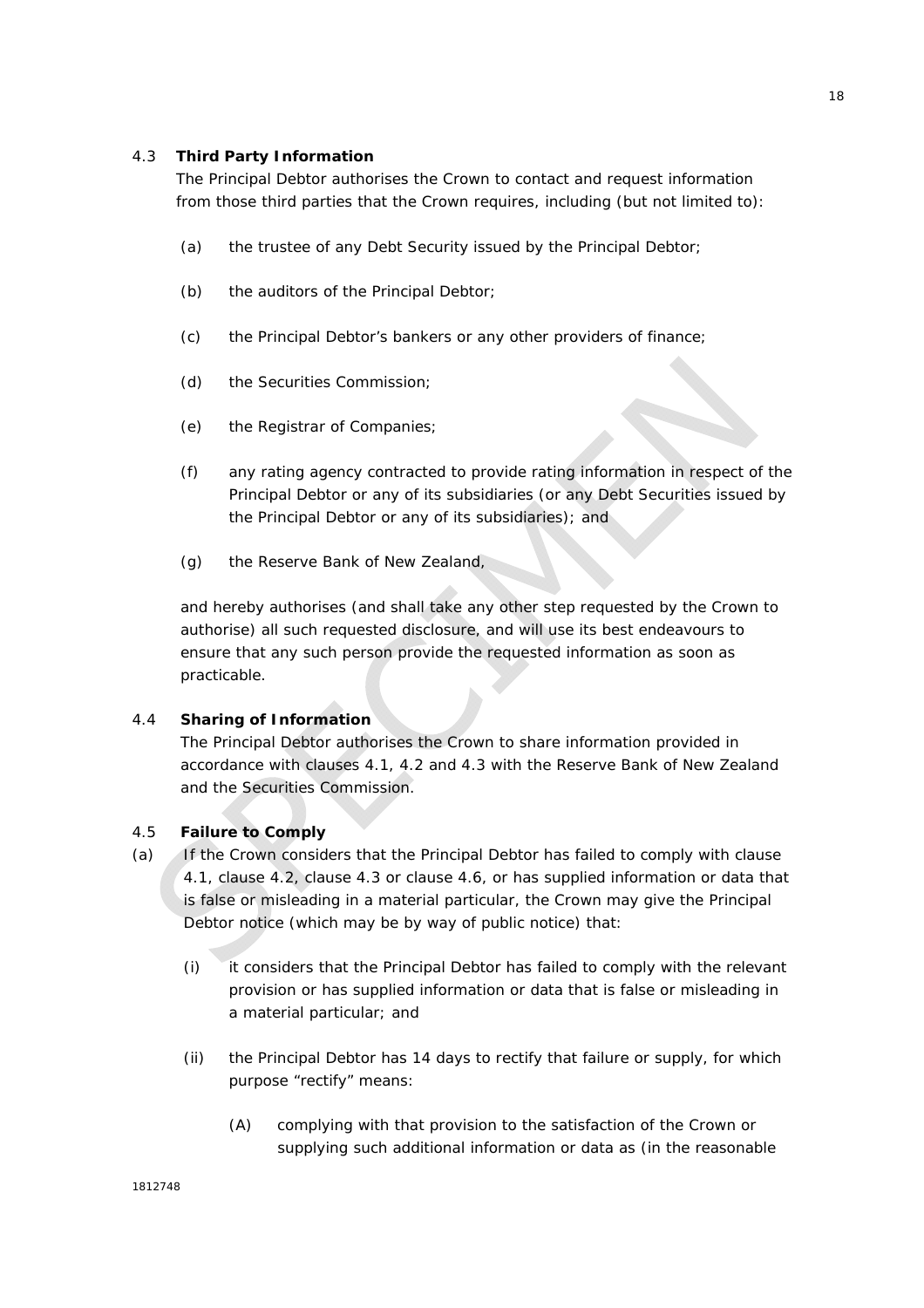opinion of the Crown) is required to ensure that the information or data previously supplied is not false or misleading in a material particular (as the case may be); or

- (B) satisfying the Crown that it has already complied with that provision or that the relevant information or data is not false or misleading in a material particular (as the case may be).
- (b) If the Principal Debtor fails to so rectify that failure or supply within the 14 day period referred to in clause  $4.5(a)(ii)$  the Crown may give public notice that the Crown Guarantee is withdrawn on the date of that notice (or will be withdrawn at such later date as may be specified in that notice).
- (c) On the day of (or, as the case may be, the date specified in) that notice, the Crown Guarantee is withdrawn in respect of all obligations which arise under any Debt Security issued following the date of withdrawal, and such obligations shall not be covered by the Crown Guarantee, and the provisions of clause 9.7 shall apply in respect of all such obligations.

## 4.6 **Default Events**

The Principal Debtor shall immediately give notice to the Crown of any Default Event or any circumstance or event which, with the passage of time, the giving of notice or the taking of any other action would, or would be likely to, constitute or give rise to a Default Event.

#### 5 **COMPLIANCE WITH PRUDENTIAL SUPERVISION OR OTHER MATTERS**

- 5.1 If the Crown considers that the Principal Debtor has failed to comply with:
	- (a) any applicable provision of the Reserve Bank Act, or any prudential supervision direction, notice or requirement under the Reserve Bank Act or otherwise; or
	- (b) the terms of any Debt Securities or of any trust deed for Debt Securities issued by the Principal Debtor to a Creditor or otherwise relating to the Principal Debtor,

then the Crown may give the Principal Debtor notice (which may be by way of public notice) that:

(c) it considers that the Principal Debtor has failed to comply with that provision, direction, notice or requirement or those terms (as the case may be); and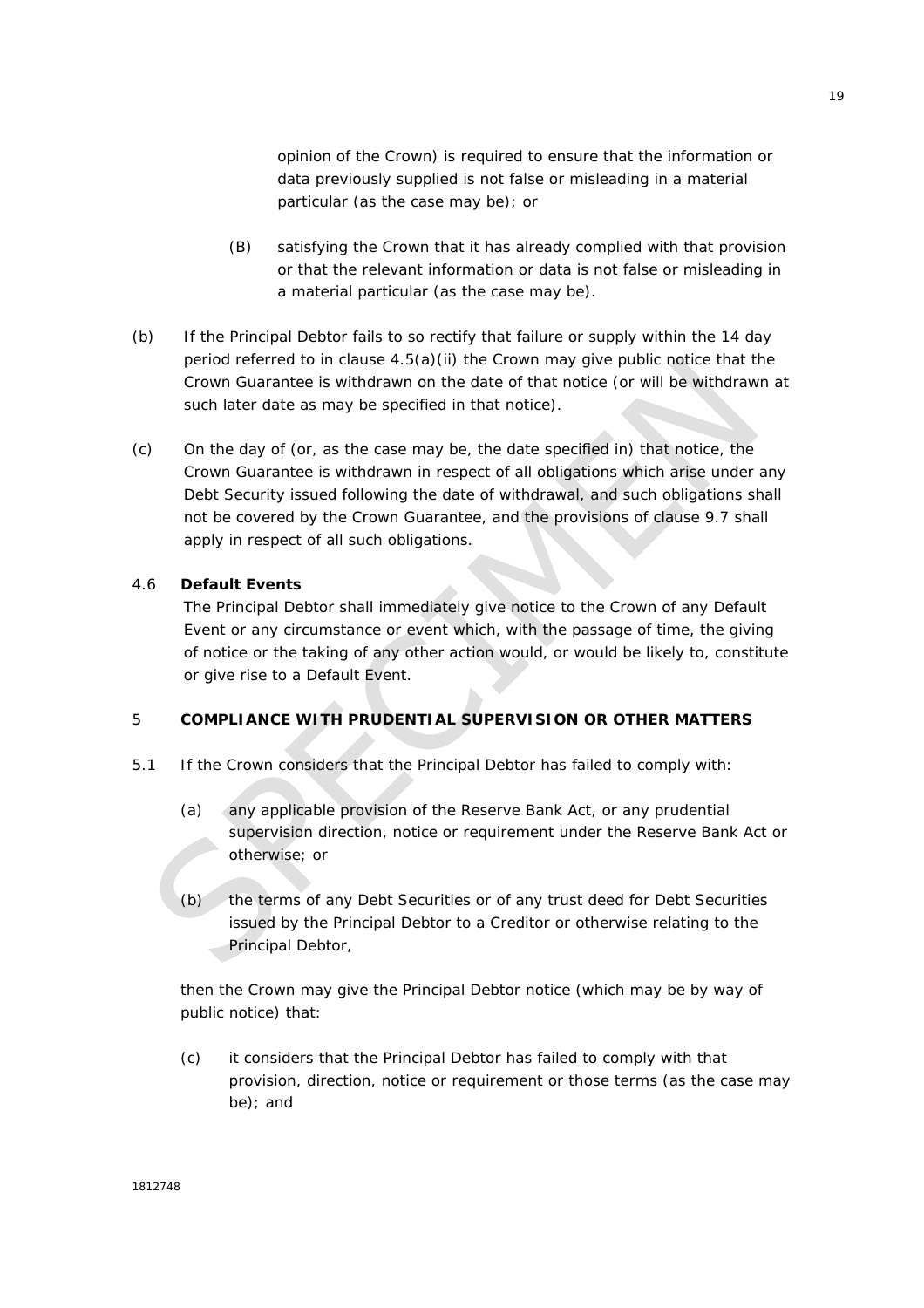- (d) the Principal Debtor has 14 days to rectify that failure, for which purpose "rectify" means:
	- (i) complying with that provision, direction, notice or requirement or those terms to the Crown's satisfaction; or
	- (ii) satisfying the Crown that it has not failed to comply with it.
- 5.2 If the Principal Debtor fails to so rectify that failure within the 14 day period referred to in clause 5.1(d) the Crown may give public notice that the Crown Guarantee is withdrawn on the date of that notice (or will be withdrawn at such later date as may be specified in that notice).
- 5.3 On the day of (or, as the case may be, the date specified in) that notice, the Crown Guarantee is withdrawn in respect of all obligations which arise under any Debt Security issued following the date of withdrawal and such obligations shall not be covered by the Crown Guarantee, and the provisions of clause 9.7 shall apply in respect of all such obligations.

## 6 **ACKNOWLEDGEMENT**

The Parties acknowledge that the offering or entering into of this Deed does not in any respect restrict any regulatory or supervisory action by the Reserve Bank of New Zealand or any action the Crown may take, including but not limited to offering a guarantee to any person whether under the same terms or different.

## 7 **NO ASSIGNMENT**

Neither Party may assign or transfer any of its rights under this Deed.

## 8 **GOVERNING LAW AND JURISDICTION**

#### 8.1 **Governing Law**

This Deed is governed by and is to be construed in accordance with New Zealand law.

#### 8.2 **New Zealand Courts**

Each of the Parties irrevocably and unconditionally agrees that the Courts of New Zealand shall have non-exclusive jurisdiction to hear and determine each suit, action or proceeding (proceedings) and to settle disputes that may arise out of or in connection with this Deed and for these purposes irrevocably submits to the non-exclusive jurisdiction of those courts.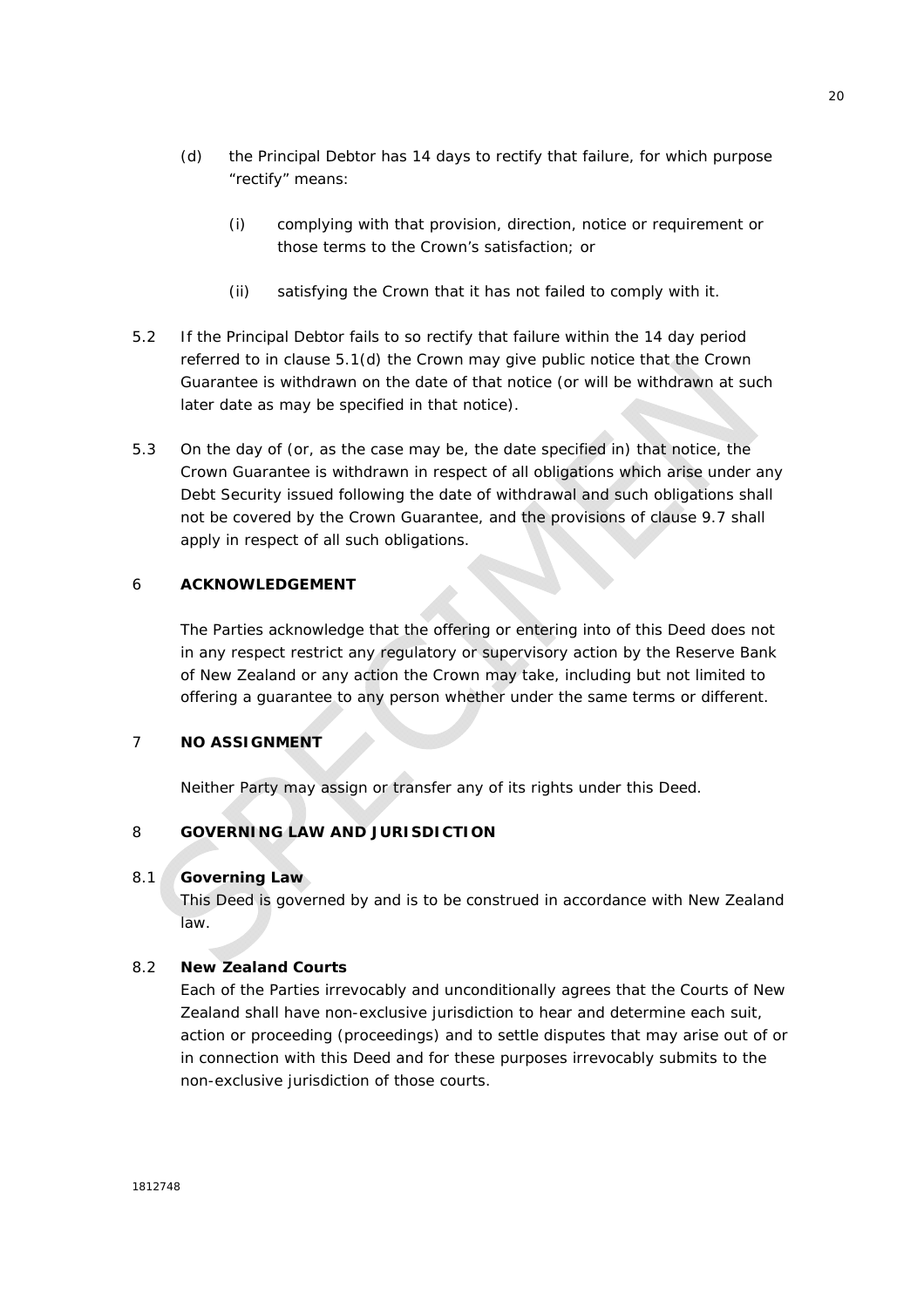#### 9 **GENERAL**

#### 9.1 **Contracts (Privity) Act 1982**

The promises and obligations of the Crown under this Deed are intended to confer a benefit on, and accordingly are enforceable against the Crown under the Contracts (Privity) Act 1982 by, each Creditor, provided that the parties to this Deed may, on request of the Crown, by deed vary or discharge any of the provisions of this Deed, without the consent or agreement of any Creditor.

#### 9.2 **Entire Agreement**

This Deed constitutes the entire agreement between the Parties in relation to its subject matter. It replaces all earlier discussions, negotiations and agreements relating to that subject matter, except that any rights of the Crown and obligations of the Principal Debtor arising as a result of any misrepresentation by or on behalf of the Principal Debtor prior to execution of this Deed shall continue.

## 9.3 **Withdrawal as a result of Inappropriate Activity**

If the Crown considers that the business or affairs of the Principal Debtor and/or any of its subsidiaries and/or any other Person who controls, is controlled by or is under common control with the Principal Debtor have been, are being, or are intended or likely to be carried on in a manner which:

- (a) will or may extend the effective benefit of the Crown Guarantee to Persons who are not intended to receive that benefit; or
- (b) is or would be otherwise inconsistent with the Crown's intentions in entering into this Deed,

in each case an "Inappropriate Activity", the Crown may withdraw the Crown Guarantee by written notice to the Principal Debtor.

### 9.4 **Withdrawal as a result of change in circumstances**

If the Crown considers at any time that:

- (a) there has been a material reduction in the Net Tangible Assets of the Principal Debtor since date of this Deed; and
- (b) the Crown's net liability under the Crown Guarantee (should claims be made thereunder) will or may be materially greater as a result of that reduction,

the Crown may (whether or not it is able to exercise any other right or remedy under this Deed) withdraw the Crown Guarantee by written notice to the Principal Debtor. For the purposes of this clause 9.4, the term "net liability" in relation to the Crown means the Crown's estimate of the difference between: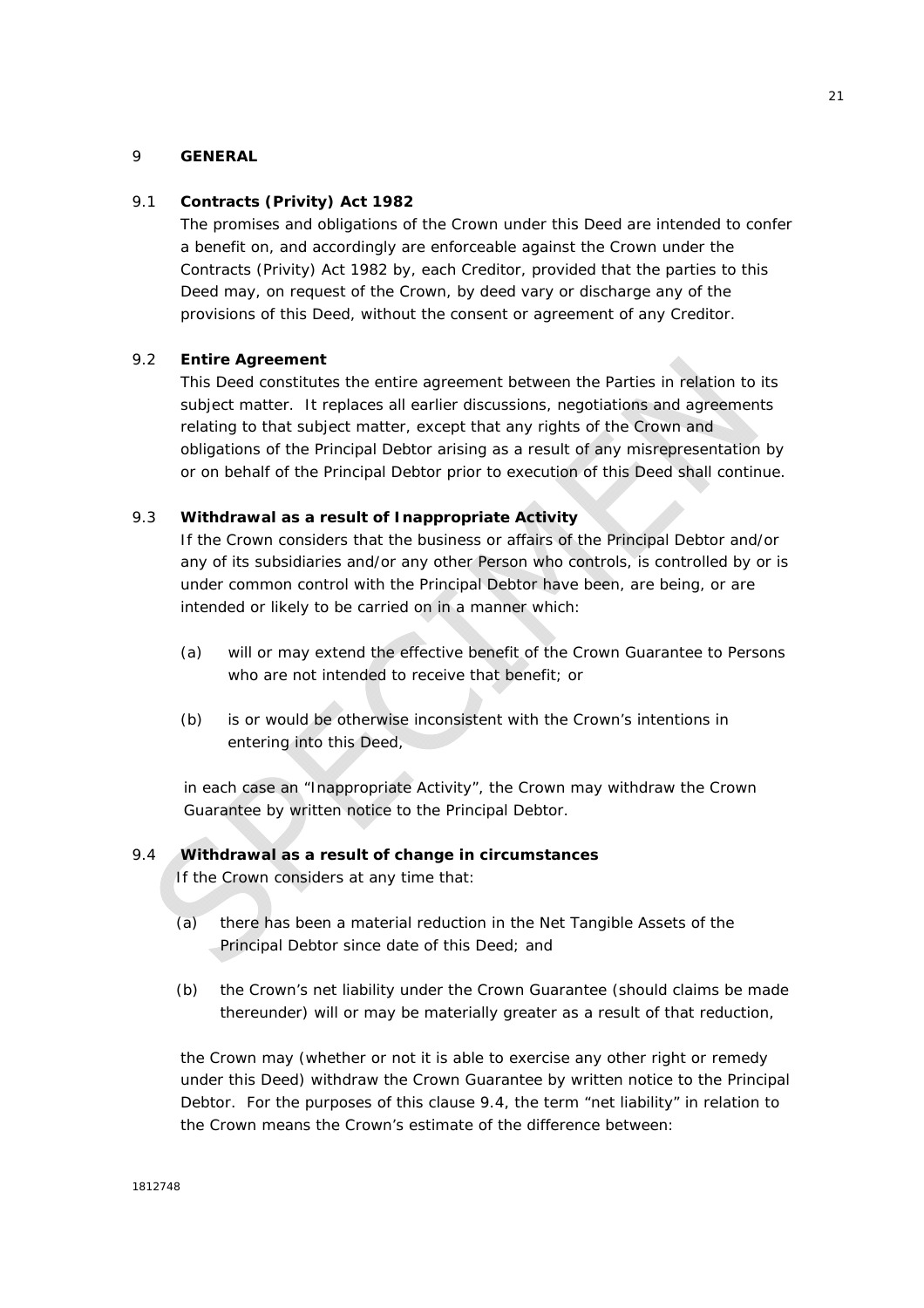- (c) the Crown's liability under the Crown Guarantee if claims were made thereunder; and
- (d) the value of the recoveries (if any) that the Crown would receive (as a result of paying those claims) by virtue of its statutory, contractual and other rights of indemnity, contribution and subrogation.

## 9.5 **Withdrawal for other reasons**

If the Crown for any other reason considers it appropriate to do so, it may withdraw the Crown Guarantee by written notice to the Principal Debtor. However, the Crown may not give a notice under this clause 9.5 (and no such purported notice shall be effective) unless the Crown offers, before such notice is given, to enter into a new deed of guarantee with the Principal Debtor, with effect from such notice taking effect, under which:

- (a) the Crown provides a guarantee to substantially all those Persons who, during the period for which the guarantee subsists ("New Deed Period"), would have had the benefit of the Crown Guarantee were it not withdrawn before the end of the New Deed Period; and
- (b) the aggregate maximum liability of the Crown to a Person in respect of that guarantee and the Crown Guarantee is no less than the aggregate maximum liability of the Crown to that Person under clause 2.7 or clause 2.8 (as applicable) of this Deed,

and which is otherwise on such terms and conditions as the Crown (in its sole and unfettered discretion) considers appropriate.

#### 9.6 **Operation and effect of withdrawal**

- (a) Any notice given under clause 9.3, clause 9.4 or clause 9.5 may be expressed to take effect immediately on delivery or at any time thereafter, and shall take effect accordingly. On the day of (or, as the case may be, the date specified in) a notice given by the Crown under clause 9.3, clause 9.4 or clause 9.5, the Crown Guarantee is withdrawn in respect of all obligations which arise under any Debt Security issued following the date of withdrawal and such obligations shall not be covered by the Crown Guarantee, and the provisions of clause 9.7 shall apply in respect of all such obligations.
- (b) Without limiting clause 9.6(a) or clause 9.7, on the taking effect of a notice given under clause 9.3, the Crown Guarantee will be withdrawn in respect of all obligations of the Principal Debtor under Debt Securities (whether existing at that time or subsequently arising) owed to any Creditor who is concerned in, and has or ought to have knowledge of, any Inappropriate Activity, and no such obligations shall constitute "Indebtedness" (and accordingly no such obligations shall be covered by the Crown Guarantee).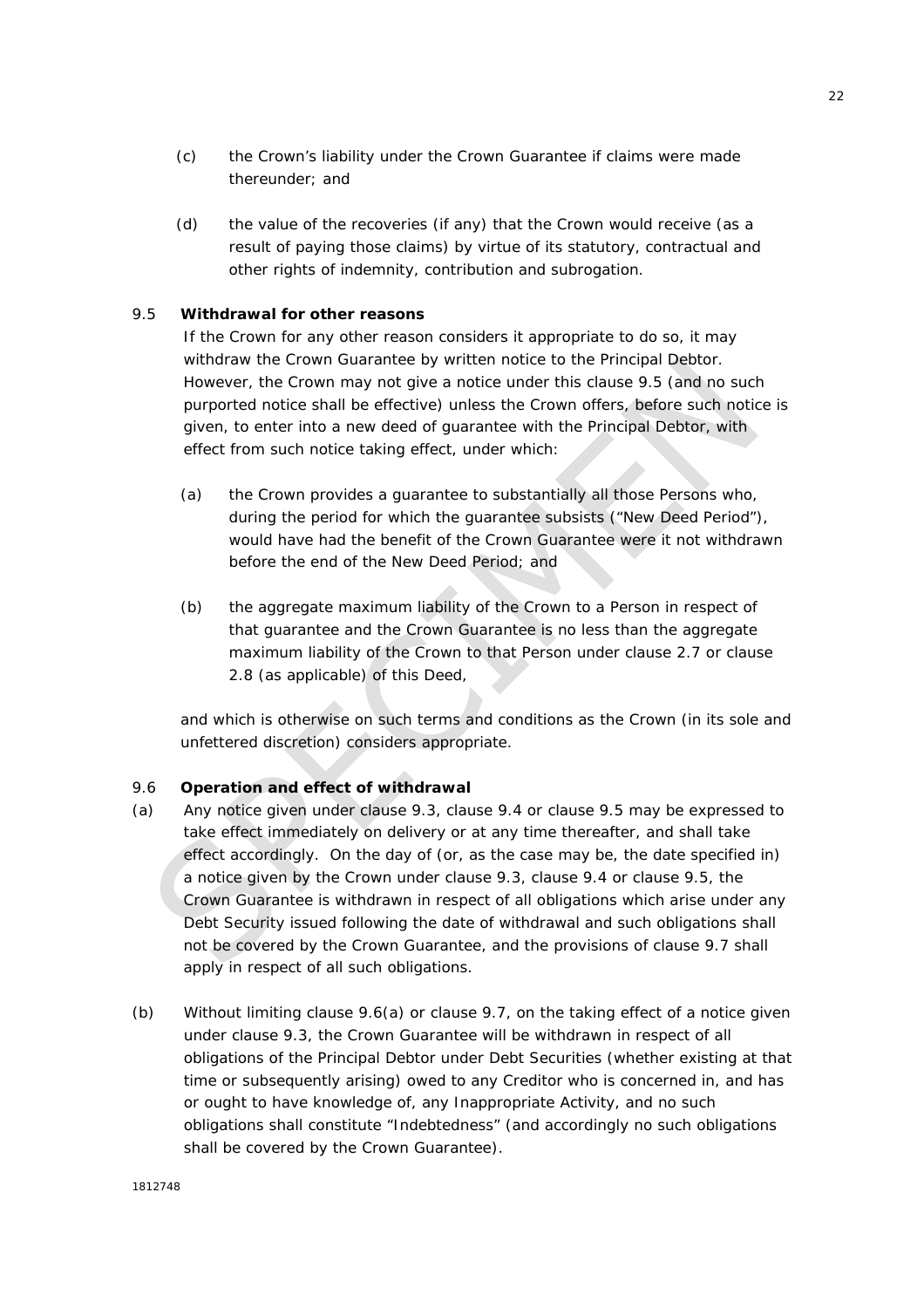## 9.7 **Indebtedness incurred or acquired after withdrawal**

An obligation of the Principal Debtor to pay money (whether present or future) to a Creditor under a Debt Security shall not constitute "Indebtedness" (and accordingly shall not be covered by the Crown Guarantee) to the extent that that Debt Security:

- (a) is issued after the taking effect of a notice given under clause 4.5(b), 5.2, 9.3, 9.4 or 9.5 ("Effective Time"); or
- (b) is acquired (whether by contract, statute, operation of law or otherwise) by that Creditor after the Effective Time, except:
	- (i) to the extent (if any) otherwise agreed by the Crown in writing (in its sole and unfettered discretion); or
	- (ii) where:
		- (A) that Creditor is a trustee, executor or administrator of a deceased person's will or estate and acquired that Debt Security in that capacity from the deceased person; and
		- (B) that obligation would have constituted "Indebtedness" if that person had not died and had continued to hold that Debt Security.
- (c) For the avoidance of doubt clause 9.7(b)(ii) is to be read subject to clauses  $1.3(b)$  and  $1.3(c)$ .

## 9.8 **Principal Debtor Undertaking**

The Principal Debtor undertakes to the Crown that it shall not take any action to challenge or adversely affect any rights or remedies the Crown may at any time have (including by way of subrogation or indemnity, under statute, or otherwise) against the Principal Debtor which arise under or in connection with this Deed (whether as a result of the payment of any amounts by the Crown to Creditors under this Deed or otherwise).

## 9.9 **Currency amounts**

Any reference in this Deed to an amount shall, to the extent that that amount is not already denominated in New Zealand Dollars, mean the amount determined by the Crown to be the New Zealand Dollar equivalent of that amount as at the time relevant to its calculation or determination.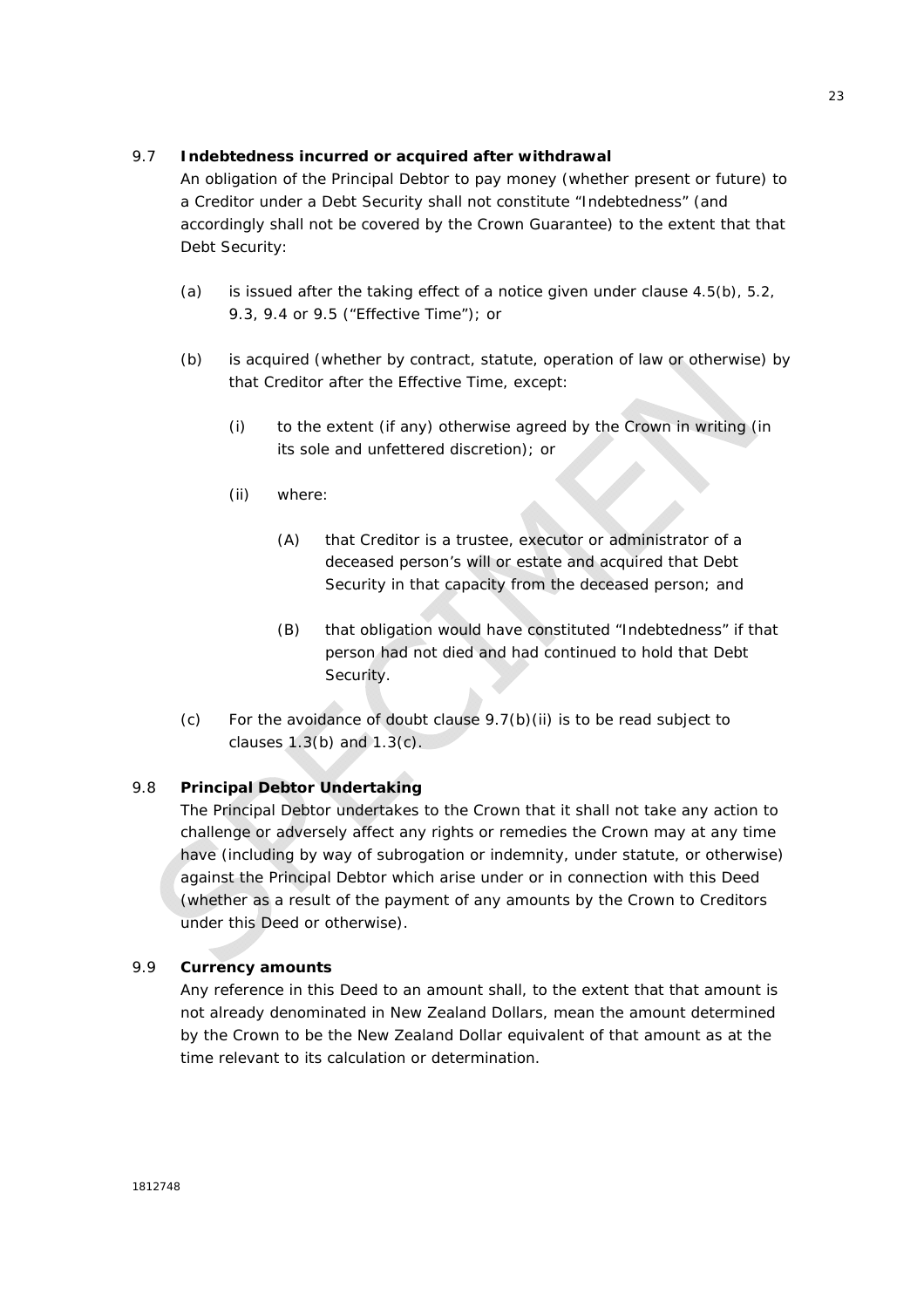### 9.10 **Public Notice**

A certificate from the Crown (i) to the effect that it is satisfied that it has given public notice for the purposes of this Deed and (ii) as to the date on which that public notice was given shall, in the absence of manifest error, be conclusive evidence of that public notice and that date.

#### 9.11 **Other guarantor/s**

- (a) If any Indebtedness is or becomes the subject of any guarantee, indemnity or other arrangement under which it is effectively guaranteed, or the relevant Creditor is effectively indemnified in respect of any non-payment of that Indebtedness by, any other person ("Other Guarantee"), whether or not that Other Guarantee extends to all Indebtedness owed to the relevant Creditor:
	- (i) the Principal Debtor must notify the Crown of the material particulars of that Other Guarantee and use all reasonable endeavours to ensure that Creditors who have the benefit of that Other Guarantee claim under it before claiming against the Crown under the Crown Guarantee and/or that the Crown has the benefit of that Other Guarantee in respect of any amounts paid to relevant Creditors under the Crown Guarantee; and
	- (ii) notwithstanding any other provision of this Deed, except to the extent (if any) otherwise agreed by the Crown in its absolute and unfettered discretion, the Crown shall not be obliged to make any payment under this Deed in respect of any Indebtedness to any Creditor who has the benefit of, and is entitled to claim under, that Other Guarantee in respect of that Indebtedness except to the extent that that Creditor has made a claim under that Other Guarantee in respect of that Indebtedness and has not, within 14 days of the date of that claim, received payment in respect of that Indebtedness under that Other Guarantee.

## 9.12 **Warranty**

The Principal Debtor represents and warrants to the Crown that it is duly authorised to execute and deliver this Deed, and that upon execution of this Deed by it and the Crown it will constitute the legal, valid and binding obligations of the Principal Debtor enforceable against the Principal Debtor in accordance with its terms.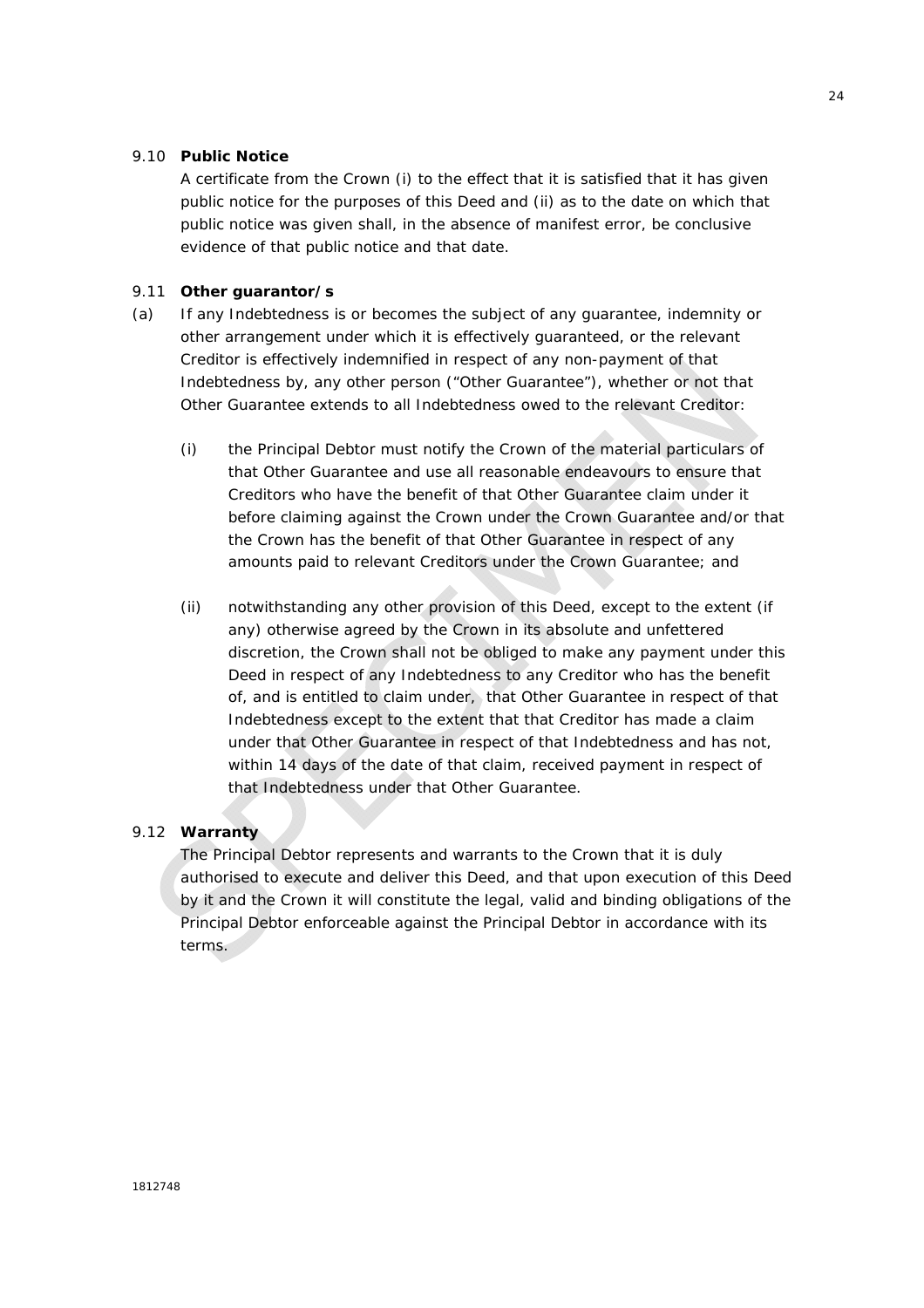#### 9.13 **Subrogation**

Without prejudice to any rights the Crown may at any time have against or in respect of the Principal Debtor (including by way of subrogation or indemnity, under statute, or otherwise), the Principal Debtor irrevocably acknowledges and agrees that any money paid by the Crown to a Creditor under this Deed shall, immediately upon such payment, constitute a debt due from the Principal Debtor to the Crown, which debt shall be payable by the Principal Debtor to the Crown over any period of time and on any terms and conditions that the Crown (in its sole and unfettered discretion) considers appropriate.

## 9.14 **Counterparts**

This Deed may be executed in any number of counterparts. Once a party has executed a counterpart, and the other party has received a copy of the signed counterpart, that counterpart shall be deemed to be as valid and binding on the party executing it as if it had been executed by both parties.

#### 9.15 **Waiver**

- (a) A waiver of any provision of this Deed shall not be effective unless given in writing, and then it shall be effective only to the extent that it is expressly stated to be given.
- (b) A failure, delay or indulgence by any party in exercising any power or right shall not operate as a waiver of that power or right. A single exercise or partial exercise of any power or right shall not preclude further exercises of that power or right or the exercise of any other power or right.

#### 9.16 **Severability**

If any part of this Deed is held by any court or administrative body of competent jurisdiction to be illegal, void or unenforceable, such determination shall not impair the enforceability of the remaining parts of this Deed, but the Principal Debtor and the Crown shall, if requested by either of them, negotiate in good faith in an endeavour to agree on such alternative provisions and/or amendments as shall achieve as nearly as possible the original intent of this Deed (including the severed part).

#### 9.17 **Working days**

Any payment required to be made, or other action required to be taken, by this Deed on or by a date which is not a working day (as defined in the Companies Act 1993) shall be validly done if made or taken on or by (as the case may be) the next working day (as so defined) following that date.